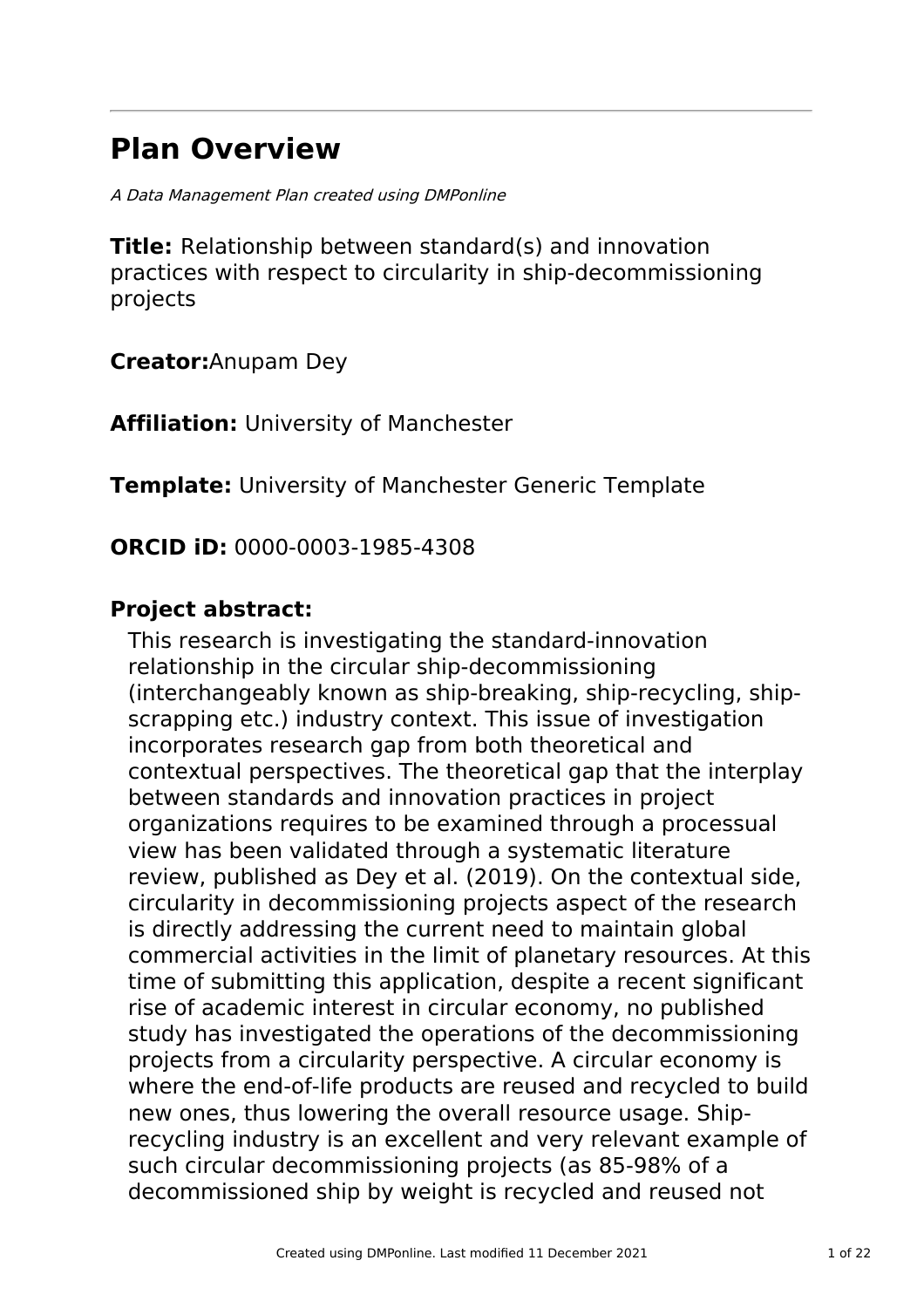only in building new ships but also in other related industries), with significant commercial role in global transport and economy, which is expected to continue in the foreseeable future. While the public domain sources discuss frequently about ship-breaking, there is a scarcity of academic research and publicly available information on the practical shiprecycling operations - especially on the real-world innovation practices and how they are related to the industry standards and (international and local) regulations - necessitating this investigation. Thus, the principal research question of this investigation is: How are the standard(s) and innovation practices related with respect to circularity in shipdecommissioning projects? At current scenario, the major shiprecycling nations are in Asia (outside the UK and EU zone), and Bangladesh is the epicenter of this industry (42% or global ship-recycling activity in 2019), which justifies the necessity to collect data from this region of the global ship-recycling industry. Dey, A., Chan, P., and Ejohwomu, O. (2019) 'Relationship between standard(s) and performance of innovative projects: A systematic review', in BAM2019 Conference Proceedings. Aston, Birmingham, UK: British Academy of Management, pp. 1–35. Available at: https://www.bam.ac.uk/sites/bam.ac.uk/files/contribution903.pdf.

**ID:** 46835

**Last modified:** 11-12-2021

# **Grant number / URL:** N/A

# **Copyright information:**

The above plan creator(s) have agreed that others may use as much of the text of this plan as they would like in their own plans, and customise it as necessary. You do not need to credit the creator(s) as the source of the language used, but using any of the plan's text does not imply that the creator(s) endorse, or have any relationship to, your project or proposal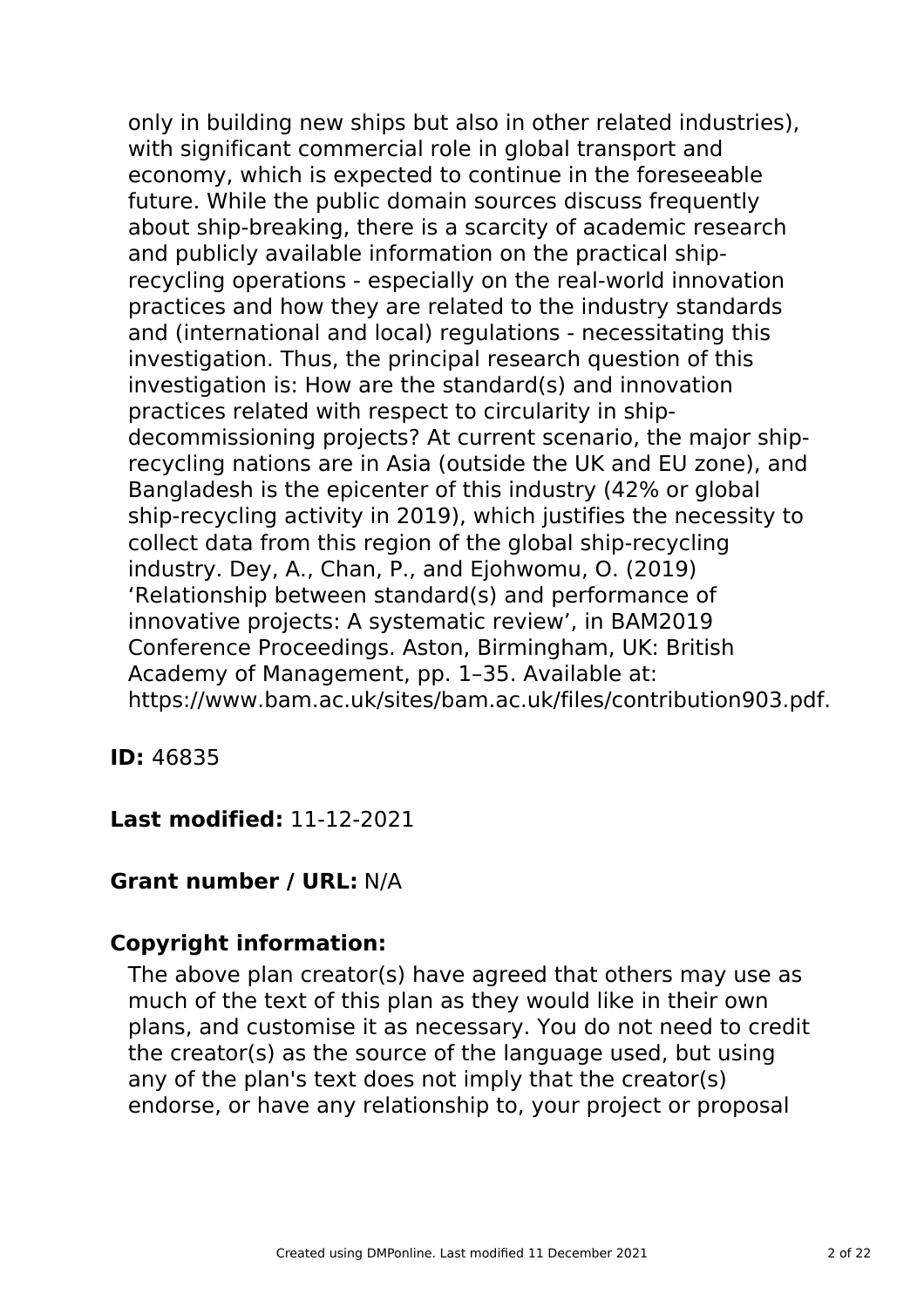# **Relationship between standard(s) and innovation practices with respect to circularity in ship-decommissioning projects**

# **Manchester Data Management Outline**

# **1. Is this project already funded?**

Yes

# **Will you be applying for funding from any of the following sources? If your funder isn't listed, please enter in the free text box provided.**

The researcher is being supported by the University of Manchester's MoP (Management of Projects) PhD Scholarship. No additional funding is being applied for.

# **3. Is The University of Manchester the lead institution for this project?**

Yes - only institution involved

# **4. What data will you use in this project (please select all that apply)?**

- Re-use existing data (please list below)
- Acquire new data

This research is investigating the standard-innovation relationship in the circular shipdecommissioning (interchangeably known as ship-breaking, ship-recycling, shipscrapping etc.) industry context. This issue of investigation incorporates research gap from both theoretical and contextual perspectives. The theoretical gap that the interplay between standards and innovation practices in project organizations requires to be examined through a processual lens has been validated through a systematic literature review, published as Dey et al. (2019). On the contextual side, circularity in decommissioning projects aspect of the research is directly addressing the current need to maintain global commercial activities in the limit of planetary resources. At this time of submitting this application, despite a recent significant rise of academic interest in circular economy, no published study has investigated the operations of the decommissioning projects from a circularity perspective. A circular economy is where the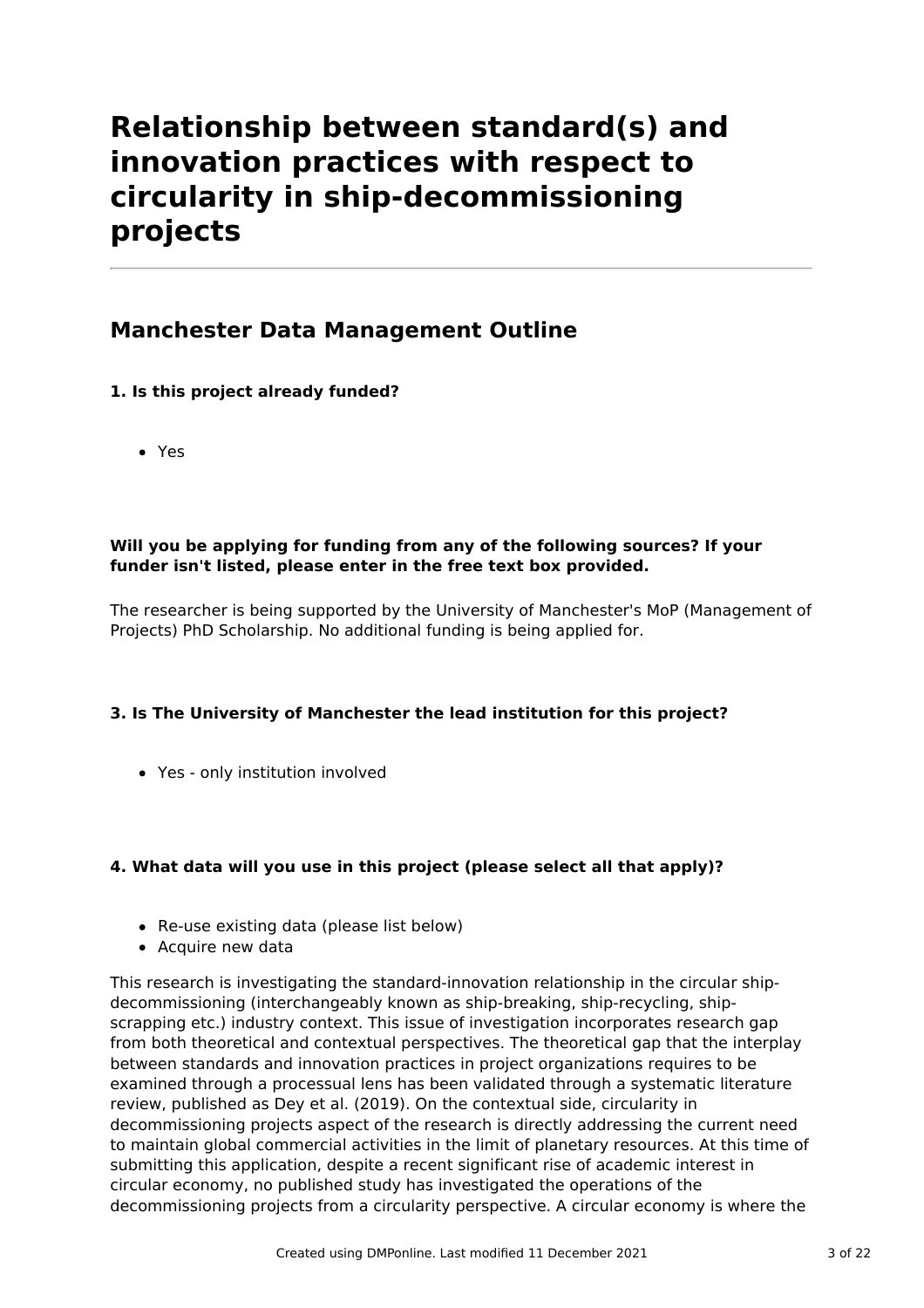end-of-life products are reused and recycled to build new ones, thus lowering the overall resource usage. Ship-recycling industry is an excellent and very relevant example of such circular decommissioning projects (as 85-98% of a decommissioned ship by weight is recycled and reused not only in building new ships but also in other related industries), with significant commercial role in global transport and economy, which is expected to continue in the foreseeable future. While the public domain sources discuss frequently about ship-breaking, there is a scarcity of academic research and publicly available information on the practical ship-recycling operations - especially on the real-world innovation practices and how they are related to the industry standards and (international and local) regulations - necessitating this investigation.

Thus, the principal research question of this investigation is: How are the standard(s) and innovation practices related with respect to circularity in ship-decommissioning projects?

At current scenario, the major ship-recycling nations are in Asia (outside the UK and EU zone), and Bangladesh is the global epicenter of this industry (42% or global shiprecycling activity in 2019), which justifies the necessity to collect data from this region of the global ship-recycling industry. As the required data for this research need to be collected from outside the EEA zone a full UREC review for obtaining ethical approval is justified.

It is clear from the premise that, this research intends to conduct an in-depth examination on how the project personnel deal with the application of standards (and regulations) in the ship decommissioning projects - more specifically, what innovation practices are necessary. In this qualitative study, seeking generalizations is not the main objective - rather, practices (defined here as activities leading from contradictions) in this circular industry are being examined to build and relate to general theories about standards and innovation in a circular decommissioning project context. Thus, the data collection is aligned with an instrumental case study approach and qualitative in nature, which are: face-to-face semi-structured interviews (audio-recorded and transcribed), observation notes and collection of related documents. Such triangulation/corroboration in data collection will ensure the reliability of collected data by enabling fact checking, along with in depth understanding of the issues. The exact questions to be asked during the interview process can be found on the Interview Protocol. Similarly, the location and objects of observation have been detailed in the Observation Protocol. Both protocols have been submitted with the application for ethical approval, which this data management plan is a part of. It is expected that the interviews will be conducted, transcribed and analyzed in Bengali (native language of Bangladesh and the researcher); only the segments presented as evidence of findings will be translated to English. This measure will ensure that the meanings are not lost before data analysis.

#### Acquiring New Data:

Professionals related to and/or working in the Bangladeshi ship-recycling industry will be interviewed - especially, the participants who are in direct exposure to the standard(s) and innovation in their regular work (e.g. operations managers, foremen etc.). Observation notes will accompany each interview (if the participatory organization and participant consent to provide guidance in facilitating observations), which will record observations regarding the information collected during the interviews. The recorded (through notes) observations then will be checked to be in support or contradiction to the information collected through the interview and publicly available/collected non-public documents. The interviewee will act as the guide to ensure deep understanding from the observational data. The audio recordings and transcripts of these interviews and the observation notes will be the 'newly acquired data'.

#### Pre-Existing Data:

The pre-existing data in this research consists of two main types.

Firstly, the publicly available documents to be collected and analyzed are: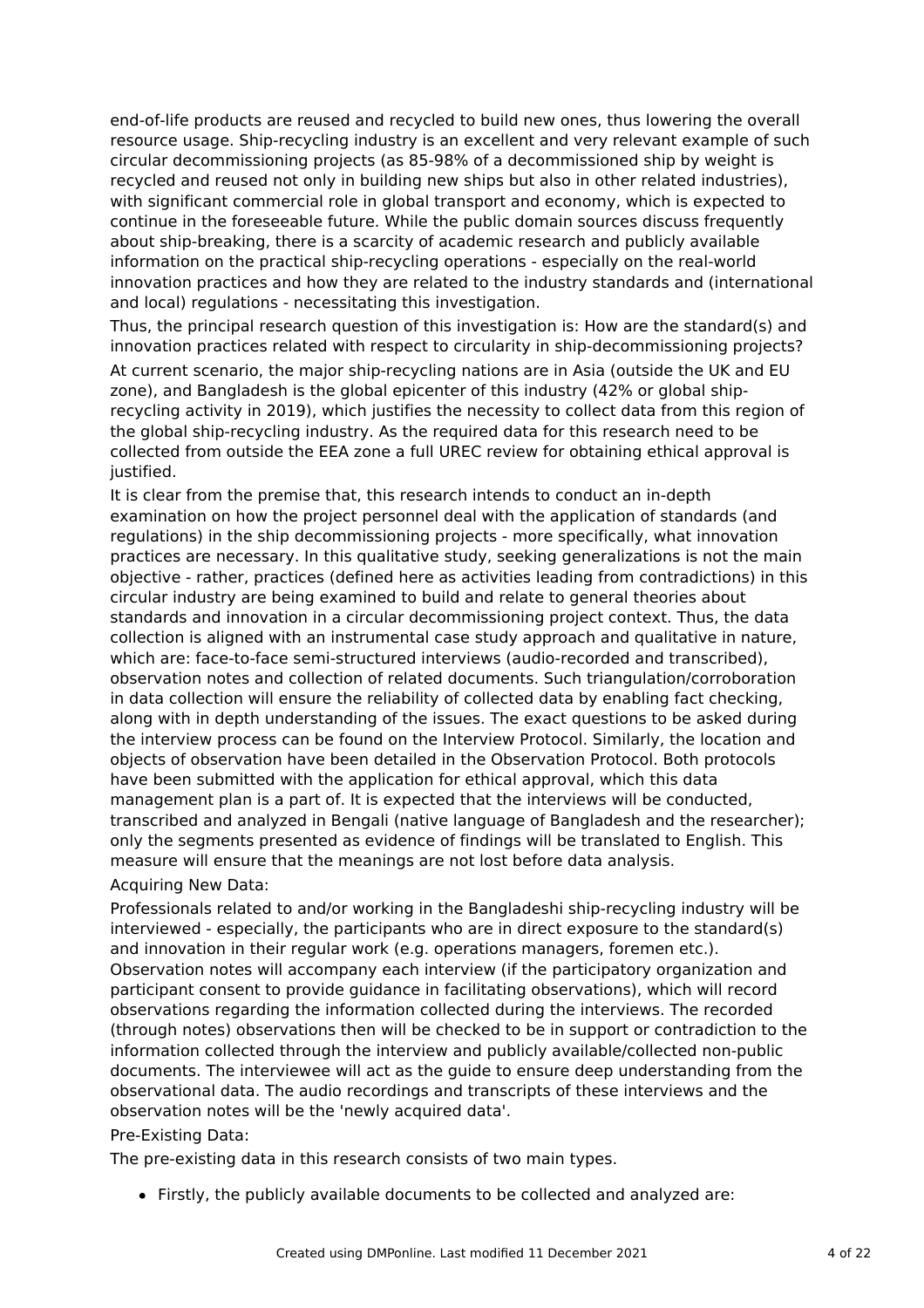international and local legislations, government and NGO reports as well as grey literature (websites of related companies and news articles).

• Secondly, access to non-public documents will also be requested to the shiprecyclers and companies related to the wider ship-recycling activities. Such documents will comprise of but not limited to - annual reports, general policy and strategy documents, organizational and project structures, case studies of specific projects, documents explaining procedures of the key activities, and documents related to the management of standard(s) and innovation. Sharing of such documents in optional for an organization or participant's participation in the study (permission from proper authority in the organization for participant's sharing of such documents and participant's own consent will be managed through consent forms). Also, no document which the participant/participatory organization deems to be sensitive or confidential will be collected, and the participants themselves will judge the sensitivity/confidentiality of requested documents. The collected documents will only be used for research purposes and will not be made public.

#### References:

Dey, A., Chan, P., and Ejohwomu, O. (2019) 'Relationship between standard(s) and performance of innovative projects: A systematic review', in BAM2019 Conference Proceedings. Aston, Birmingham, UK: British Academy of Management, pp. 1–35. Available at: <https://www.bam.ac.uk/sites/bam.ac.uk/files/contribution903.pdf>. Stake, Robert E. 2005. "Qualitative Case Studies." pp. 443–66 in The SAGE Handbook of Qualitative Research, edited by N. K. Denzin and Y. S. Lincoln. Oxford, UK: SAGE Publications.

# **5. Where will the data be stored and backed-up during the project lifetime?**

University of Manchester Research Data Storage Service (Isilon)

The research data will be stored securely in the University of Manchester's Research Data Storage service (RDS). This is university provided data storage, which is registered and linked with the Principal Investigator's University of Manchester email address, shared from the PhD supervisor's (and data custodian) storage space of 8TB. Intended to use only 1 TB maximum, this will be the primary storage, working and backup space for all the research data. The data custodian (the main PhD supervisor) will be provided access to the data from this space - through their own University of Manchester email addresses.

#### **6. If you will be using Research Data Storage, how much storage will you require?**

 $\bullet$  < 1 TR

The interview recordings [audio files in two formats - a) FLAC, a lossless compressed format, for long-term storage and b) MP3, the industry standard for compressed audio files, for regular usage and/or sharing purpose] will require the bulk of the storage space. Interviews with a maximum of 75 individuals are expected (more likely 35-40). One hour of MP3 audio (44.1 kHz, 128 kbps) is estimated at 54.84 MB; and one hour of FLAC audio (44.1 kHz, 24 bits) is estimated at 334.8 MB (see dsd-guide.com/size-comparison-chartvarious-formats-dsd-wav-flac-mp3). Considering a maximum of 3 hours of audio data per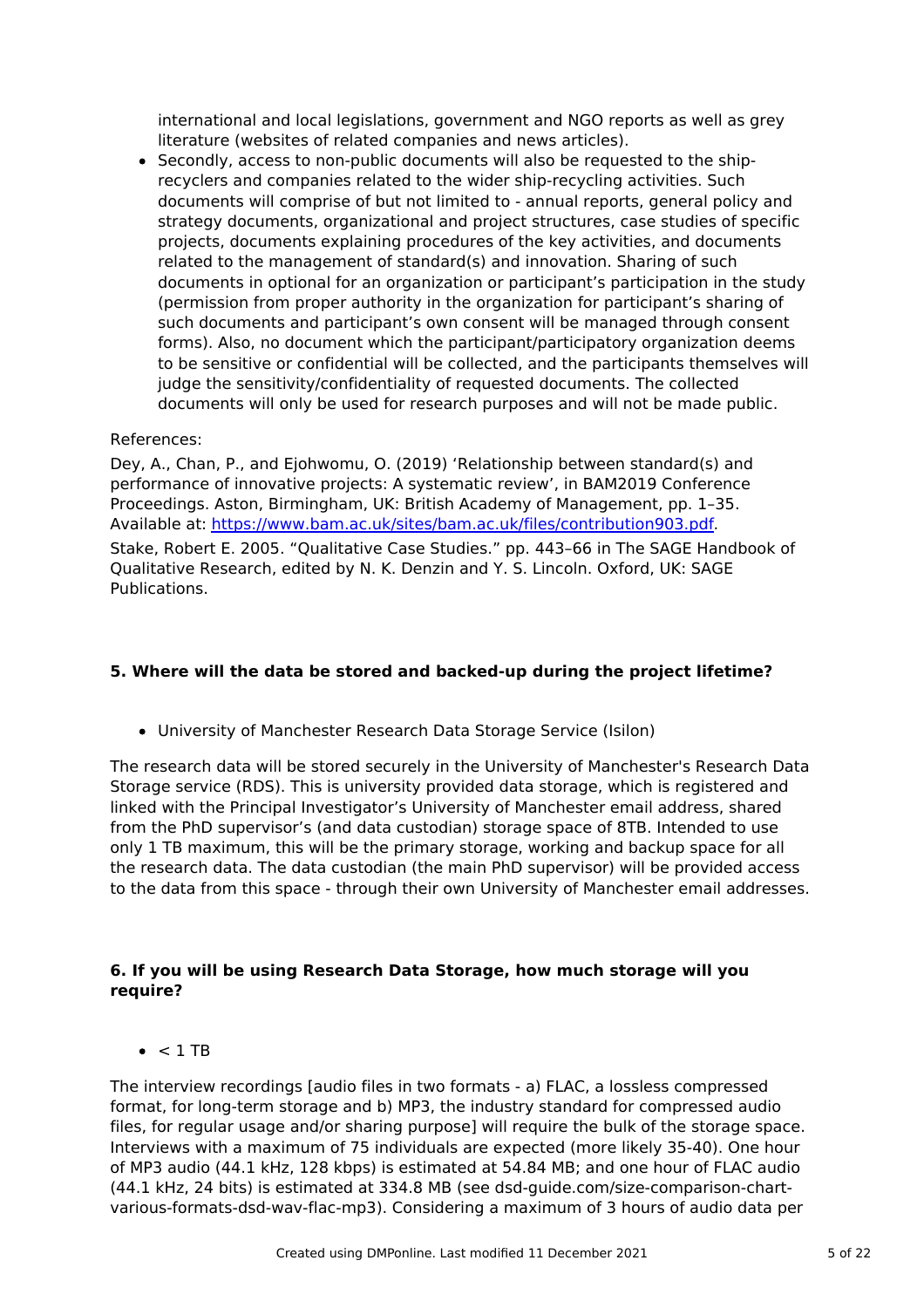interview (more likely 90-100 minutes), the estimation of necessary storage for audio is  $75*2.5*(54.84+334.8) = 73,057.5 \text{ MB} = 72 \text{ GB}.$ 

In addition, the metadata file, transcripts of the interviews, consent form, interview protocol, observation notes and documents collected from the participating organizations will also be preserved. While PDF format for storage is being prioritized, all collected documents will be stored in original file format - TXT, DOC/DOCX, XLS/XLSX and JPG/JPEG formats are expected. However, the file size for these document files is likely to be comparatively smaller than the audio files, estimated at a maximum of 8 GB total. Thus, a maximum of 80 GB of storage (less than 1 Terabyte) will be necessary.

# **7. If you have a contractual agreement with a 3rd party data provider will any of the data associated with this project be sourced from, processed or stored outside of the institutions and groups stated on your agreement?**

• Not applicable

# **8. How long do you intend to keep your data for after the end of your project (in years)?**

 $\bullet$  5 - 10 years

According to the University policy - any research data is required to be stored for at least 5 years after the publication, which is the time period research data is intended to be stored.

# **Questions about personal information**

**Personal information or personal data, the two terms are often used interchangeably, relates to identifiable living individuals. Special category personal data is more sensitive information such as medical records, ethnic background, religious beliefs, political opinions, sexual orientation and criminal convictions or offences information. If you are not using personal data then you can skip the rest of this section.**

**Please note that in line with data [protection](http://www.staffnet.manchester.ac.uk/igo/data-protection/what-is-data-protection/) law (the General Data Protection Regulation and Data Protection Act 2018), personal information should only be stored in an identifiable form for as long as is necessary for the project; it should be pseudonymised (partially de-identified) and/or anonymised (completely de—identified) as soon as practically possible. You must obtain the appropriate ethical [approval](http://www.staffnet.manchester.ac.uk/services/rbess/governance/ethics/new-online-system-for-ethics-review-erm/) in order to use identifiable personal data.**

#### **9. What type of person identifying information will you be processing (please select all that apply)?**

- Audio and/or video recordings
- Pseudonymised personal data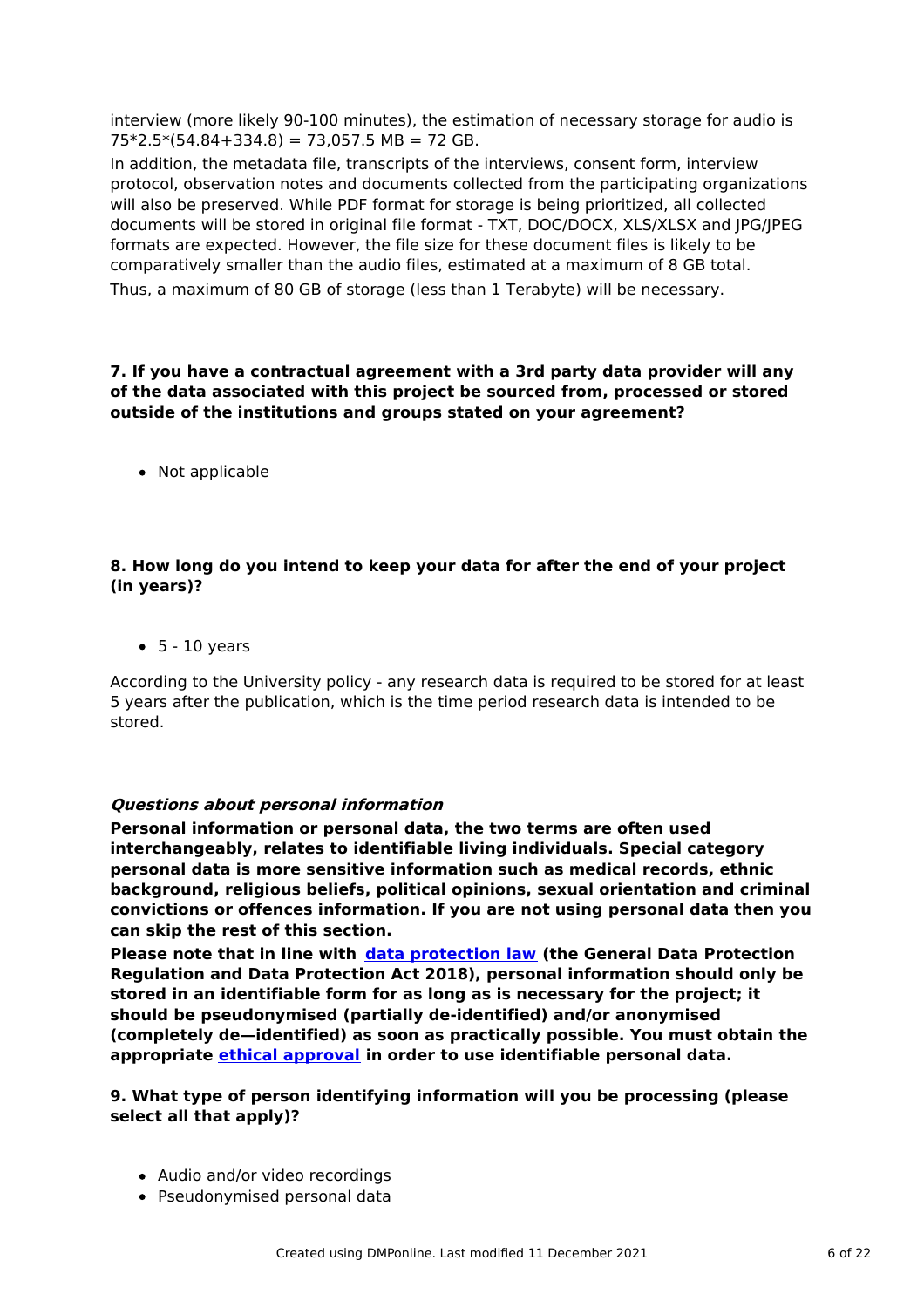The only person identifying data collected in this research project will be the face-to-face interviews with the participants, which will be audio recorded and transcribed. To understand the viewpoint of the participants regarding various activities (innovation practices and standardization) in the ship-recycling operation, they will be requested to explain their background (nativity, education, professional career etc.). Response to such queries may contain information related to the participant's current and previous professional positions (name of Employer Company, the participant's role and responsibilities etc.), gender etc. Such information can essentially become person identifying, especially in case of rarity (e.g. female workers in Bangladeshi ship recycling companies), despite the interview transcripts being pseudonymized.

# **10. Please provide details of how you plan to store, protect and ensure confidentiality of the participants' information as stated in the question above.**

To store, protect and ensure the confidentiality of the participants' information, the following steps are being undertaken:

- 1. While taking consent from the participants, they will be informed in details about the research design through Participant Information Sheet (PIS). This document will explain clearly that their personal information (other than their gender and role in the company) will not appear in any published material the project may produce. PIS will also inform the participants that, they have the right to withdraw from the project at any time if they want, in which case data collected from them will be erased securely.
- 2. At no point, a copy of data will be created at a personal non-encrypted device. As soon as data backup is completed, the recordings will be deleted from the device. Any paper form data will be kept securely locked in a University provided cabinet. During fieldwork in Bangladesh, a university provided portable document scanner (Fujitsu ScanSnap S1300i) will be used to directly store collected documents in the Research Data Storage through an encrypted laptop; no hard/paper copy of the documents will be collected/stored during fieldwork in Bangladesh i.e. will be returned to the participant.

The interview transcriptions will be pseudonymized. The principal investigator is a member of UKAN (UK Anonymization Network) and will utilize the Anonymization Decision-making Framework (ukanon.net/wp-content/uploads/2015/05/The-Anonymisation-Decision-making-Framework.pdf) to pseudonymize the transcribed data. In addition, any person/organization recognizable information in the collected documents will be 'blacked out' (utilizing Adobe Acrobat). Such measures will be taken at the earliest possible stage to decrease risk.

[Voice alteration of the recorded audio step has been removed. 'Sensitive' replaced by 'person/organization recognizable', as no documents will be collected containing information which are sensitive/confidential to the organization, as judged by the participants themselves.]

1. Data is being stored only in secure storage - University of Manchester Research Data Storage (RDS). The storage period will be the minimum possible time to adhere to the university policy (of preserving data for at least 5 years after the latest publication from this PhD research project). Only the Principal Investigator and Data Custodian will have access to the complete data and will be capable of linking data with the source (i.e. access to pseudonymization information). Even, in the RDS storage, data will be kept encrypted (utilizing the 7-Zip software, further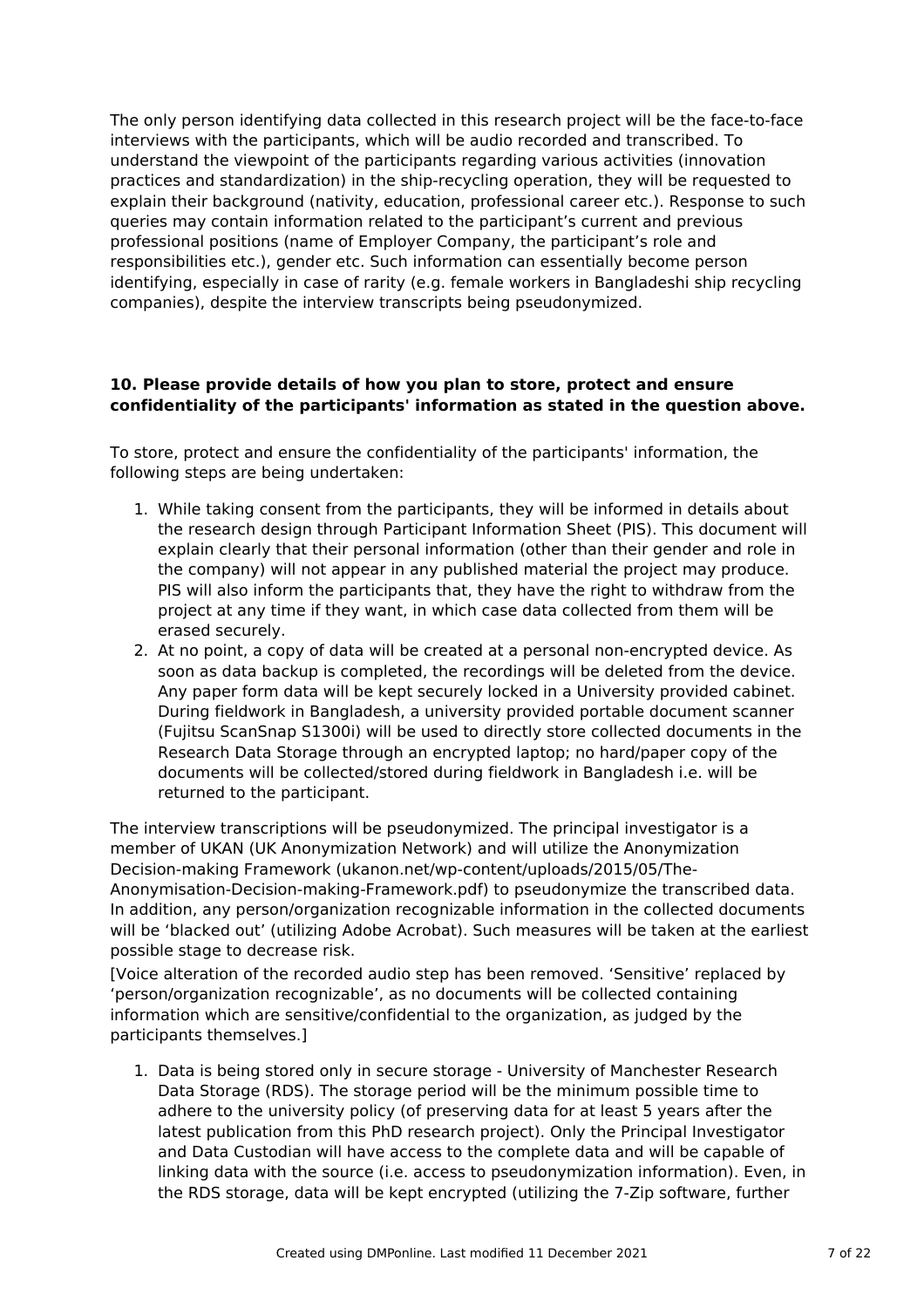described below).

For complete detail of the data collection, processing and storage plan, please see the 'Data Collection' section of this Data Management Plan.

# **11. If you are storing personal information will you need to keep it beyond the end of the project?**

Yes – Other (explain below)

As explained earlier, all the research data (including personal information of the participants) will only be kept for 5 years after publication to fulfil The University of Manchester's Data retention schedule. The personal contact information of the participants will be kept for re-contacting purpose for future research only (which will be taken consent from the participants through the consent form with option provided to opt-out). This information to link the stored data to the participants will remain in a separate password-protected file with access of only the Principal Investigator and Data Custodian only.

For complete detail of the data collection, processing and storage plan, please see the 'Data Collection' section of this Data Management Plan.

**12. Sharing person identifiable information can present risks to participants' privacy, researchers and the institution. Will the participants' information (personal and/or sensitive) be shared with or accessed by anyone outside of the University of Manchester? This includes using 3rd party service providers such as cloud storage providers or survey platforms.**

 $\bullet$  No

**13. If you will be sharing personal information outside of the University of Manchester will the individual or organisation you are sharing with be outside the EEA?**

• Not applicable

# **14. Are you planning to use the personal information for future purposes such as research?**

Yes

The collected data might be useful to conduct a longitudinal study on the Bangladeshi ship-recycling industry, in which case the contact information of the participants might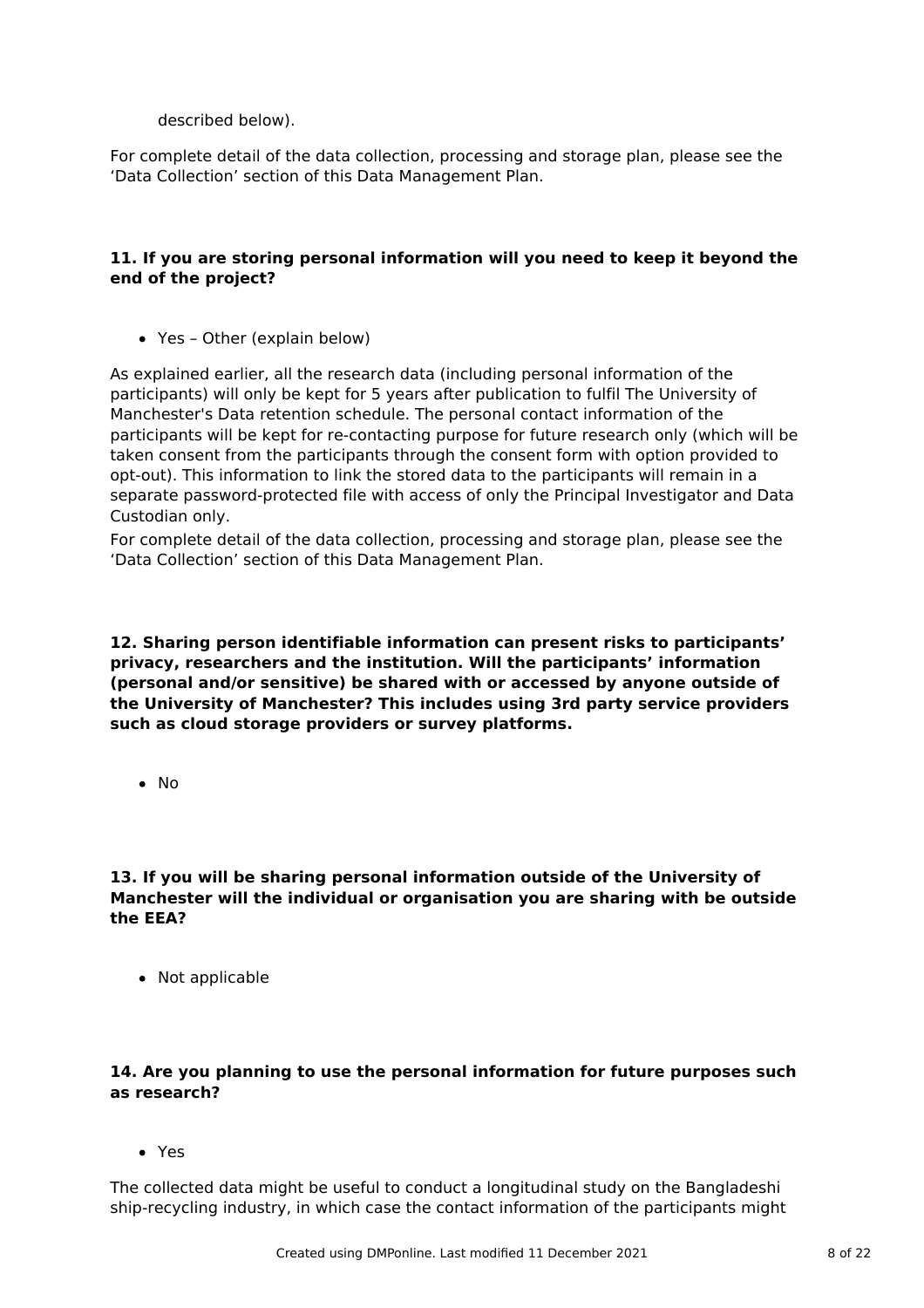become useful. To ensure that the participants do not have any disagreement in this issue of re-contacting in future, a specific statement has been included in the consent form, with option provided to opt out.

- Style
- Grammar
- Overused
- Clichés
- Sticky
- Diction
- Repeats
- Combo
- Length
- Pronoun
- Alliteration
- Homonym
- Transition
- Thesaurus
- House
- Plagiarism
- More
- Settings
- Writing Style Check
- **Grammar Check**
- Overused Words Check
- Cliches and Redundancies
- **Sticky Sentences Check**
- Diction and Vague Words
- Repeats Check
- Combo Check
- Sentence Length Check
- Pronoun Report
- Alliteration Report
- Homonym Report
- Transition Report
- Thesaurus Report
- House Style Check
- Plagiarism Report

open options The last attempt to connect to our servers failed. Please check your internet connection.

# **15. Who will act as the data custodian or information asset owner for this study?**

Dr Obuks Ejohwomu [Main supervisor of the PhD Research Project]

# **16. Please provide the date on which this plan was last reviewed (dd/mm/yyyy).**

04/05/2020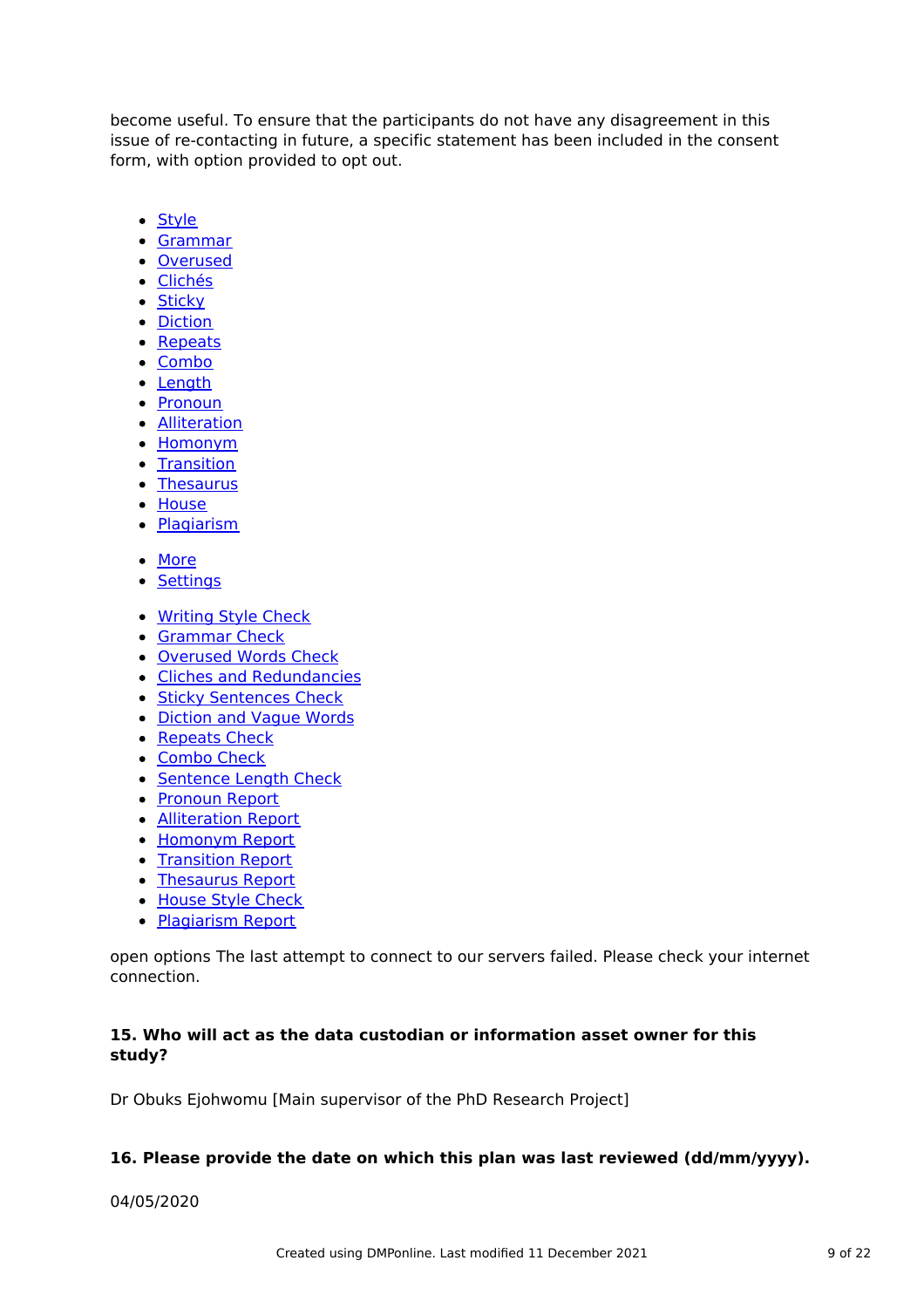# **Project details**

# **What is the purpose of your research project?**

This research is investigating the standard-innovation relationship in the circular shipdecommissioning (interchangeably known as ship-breaking, ship-recycling, shipscrapping etc.) industry context. This issue of investigation incorporates research gap from both theoretical and contextual perspectives. The theoretical gap that the interplay between standards and innovation practices in project organizations requires to be examined through a processual lens has been validated through a systematic literature review, published as Dey et al. (2019). On the contextual side, circularity in decommissioning projects aspect of the research is directly addressing the current need to maintain global commercial activities in the limit of planetary resources. At this time of submitting this application, despite a recent significant rise of academic interest in circular economy, no published study has investigated the operations of the decommissioning projects from a circularity perspective. A circular economy is where the end-of-life products are reused and recycled to build new ones, thus lowering the overall resource usage. Ship-recycling industry is an excellent and very relevant example of such circular decommissioning projects (as 85-98% of a decommissioned ship by weight is recycled and reused not only in building new ships but also in other related industries), with significant commercial role in global transport and economy, which is expected to continue in the foreseeable future. While the public domain sources discuss frequently about ship-breaking, there is a scarcity of academic research and publicly available information on the practical ship-recycling operations - especially on the real-world innovation practices and how they are related to the industry standards and (international and local) regulations - necessitating this investigation. In recent scenario, Bangladesh is the largest ship-recycling country (42% of global ship-recycling by weight in 2019) justifying the necessity to collect data from this region of the global ship-recycling industry.

Thus, this study aims - to examine the relationship between standards and innovation practices with respect to circularity in ship decommissioning projects. The data collection is for this research project is intended:

- 1. to identify the standards and innovation practices in application in the shipdecommissioning industry of (Bangladesh);
- 2. to examine how dynamics of standards in various conditions relate to innovation activities with respect to circularity; and,
- 3. to develop guidance for project managers on managing standards and innovation practices in circular decommissioning projects.

# Reference:

Dey, A., Chan, P., and Ejohwomu, O. (2019) 'Relationship between standard(s) and performance of innovative projects: A systematic review', in BAM2019 Conference Proceedings. Aston, Birmingham, UK: British Academy of Management, pp. 1–35. Available at: https://www.bam.ac.uk/sites/bam.ac.uk/files/contribution903.pdf.

#### **What policies and guidelines on data management, data sharing, and data**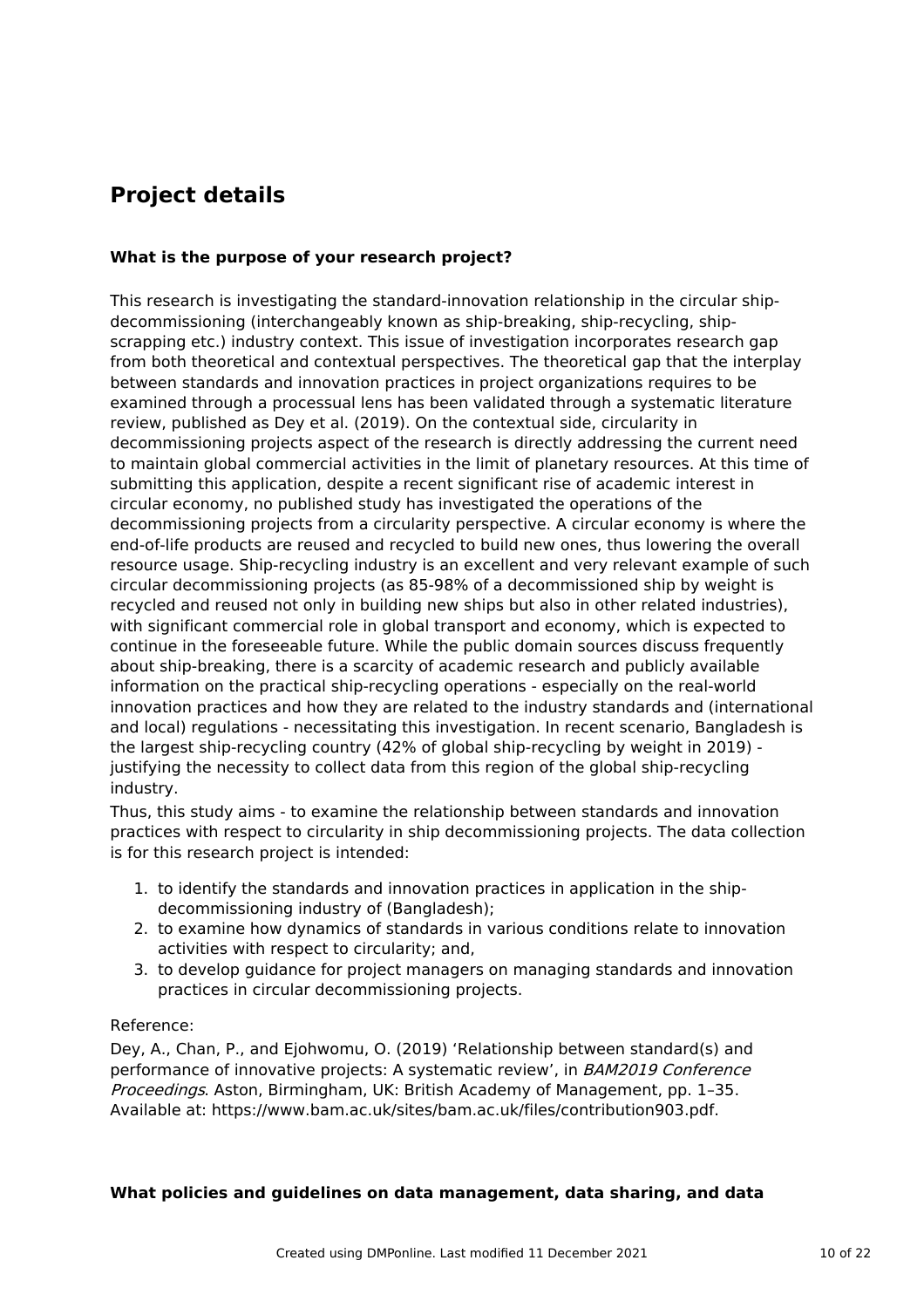## **security are relevant to your research project?**

As mentioned earlier, the University of Manchester is the only institution involved in this research project. Thus, only the following university policies and guidelines are relevant to this research project:

- 1. University's Code of Good Research Conduct. Link to code: documents.manchester.ac.uk/display.aspx?DocID=2804
- 2. The University of Manchester Research Data Management Policy. Link to the policy: documents.manchester.ac.uk/DocuInfo.aspx?DocID=33802
- 3. Standard operating procedure 'Taking recordings of participants for research projects'. Link to the SOP: documents.manchester.ac.uk/display.aspx?DocID=38446
- 4. Standard operating procedure 'Bring your own technology'. Link to the SOP: documents.manchester.ac.uk/DocuInfo.aspx?DocID=31417
- 5. UoM List of High-Risk Countries (Last Reviewed February 2020). Link to the list: documents.manchester.ac.uk/display.aspx?DocID=42983
- 6. Foreign travel advice Bangladesh (gov.uk/foreign-travel-advice/bangladesh)
- 7. University Health & Safety Arrangements Chapter 24 Health & Safety in Fieldwork (including field trips). Link to the procedure: documents.manchester.ac.uk/display.aspx?DocID=15496
- 8. UoM Safety Services Guidance The Role of Generic and Dynamic Risk Assessments. Link to the guidance: documents.manchester.ac.uk/DocuInfo.aspx? DocID=10129
- 9. University Health & Safety Arrangements: Chapter 10 Lone working. Link to the procedure: documents.manchester.ac.uk/display.aspx?DocID=13891
- 10. UoM Safety Services Guidance Guidance on lone working. Link to the guidance: documents.manchester.ac.uk/display.aspx?DocID=13644
- 11. The University of Manchester Data Protection Policy. Link to the policy: documents.manchester.ac.uk/display.aspx?DocID=14914
- 12. The University of Manchester Records Management Policy. Link to the policy: documents.manchester.ac.uk/display.aspx?DocID=14916
- 13. The University of Manchester Information Governance Office Records Retention Schedule. Link: documents.manchester.ac.uk/display.aspx?DocID=6514
- 14. The University of Manchester Publications Policy. Link to the policy: documents.manchester.ac.uk/DocuInfo.aspx?DocID=28526
- 15. The University of Manchester Intellectual Property Policy. Link to the policy: documents.manchester.ac.uk/display.aspx?DocID=24420
- 16. UKAN's Anonymization Decision-Making Framework. Link to guideline: net/wpcontent/uploads/2015/05/The-Anonymisation-Decision-making-Framework.pdf

# **Responsibilities and Resources**

# **Who will be responsible for data management?**

The principal investigator, Anupam Dey, will be primarily responsible for collecting, processing, storing and updating the data as necessary. The main PhD supervisor, Dr Obuks Ejohwomu will also be responsible in this regard.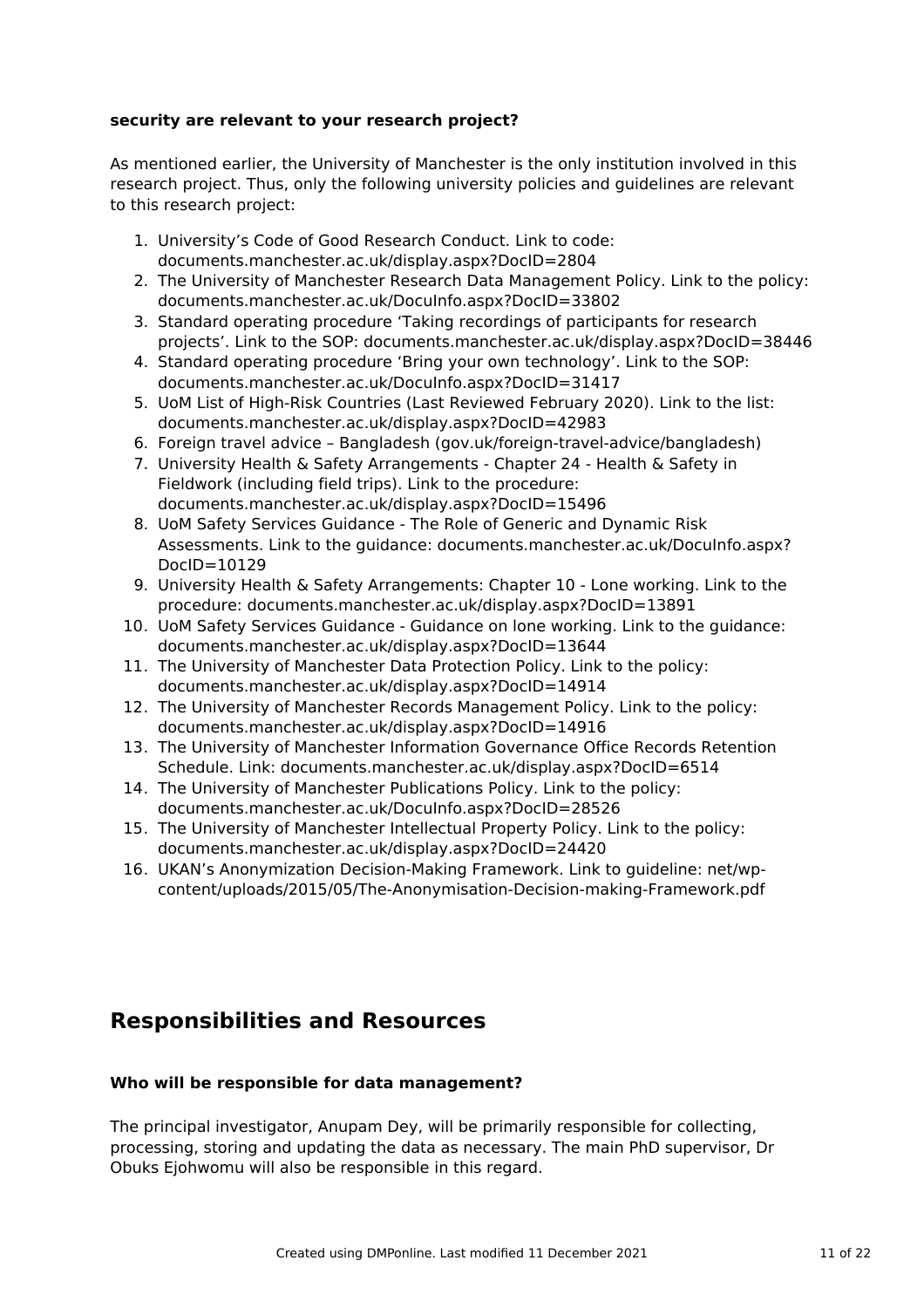# **What resources will you require to deliver your plan?**

The primary investigator will himself collect, process and store the data as a part of his PhD research project. This will require the following resources:

- 1. Storage: The University has already provided with the storage options University of Manchester Research Data Storage – with adequate storage space (>1tb) to execute this data management plan.
- 2. Software: For the purpose of data management the software which will be used are – Microsoft Outlook, Microsoft Word, Microsoft Excel, NVivo, NCH Wavepad Audio Editor, 7-Zip and Adobe Acrobat. All these software are either already provided access to or freeware for non-commercial usage/academic purpose.
- 3. Devices:
- $\bullet$  The University has provided a recording device with ample storages space (2  $\times$  32 GB Micro-SD cards) to collect at least 10 3-hours long interviews continuously [also cable, charger and rechargeable batteries for the device].
- The university has also provided a password-protected computer workstation with enough computation capability and storage space to undertake the research work.
- The researcher will use a university encrypted personal laptop (MacBook Pro) for research work, data management and uploading data to secure storage in field.
- The researcher will use a university provided portable document scanner (Fujitsu ScanSnap S1300i) for scanning collected documents in field.
- Finally, a personal earphone will be used to listen to audio recordings and transcription purpose.

# **Data Collection**

# **What data will you collect or create?**

This research intends to conduct an in-depth examination on how the project personnel deal with the application of standards (and regulations) in the ship decommissioning projects - more specifically, what innovation practices are necessary. In this qualitative study, seeking generalizations/reproducibility is not the main objective - rather, practices (defined here as activities leading from contradictions) in this circular industry are being examined to build and relate to general theories about standards and innovation in a circular decommissioning project context. Thus, the data collection is aligned with an instrumental case study approach and qualitative in nature, which are: face-to-face semistructured interviews (audio-recorded and transcribed), observation notes and collection of related documents. Such triangulation of data collection will ensure the quality of collected data by enabling fact checking, also enabling in depth understanding of the issues.

Acquiring New Data: For the interviews, the preferred method is face-to-face; if this is not feasible conduction through Skype will be attempted. [Telephone removed as virtual data collection method.] The face-to-face interviews will occur in the participant's workplace and the time will be inside normal working hours. In either method, face-to-face or virtual, the interviews are expected to be 1-2 hrs. long. The interviews will be conducted,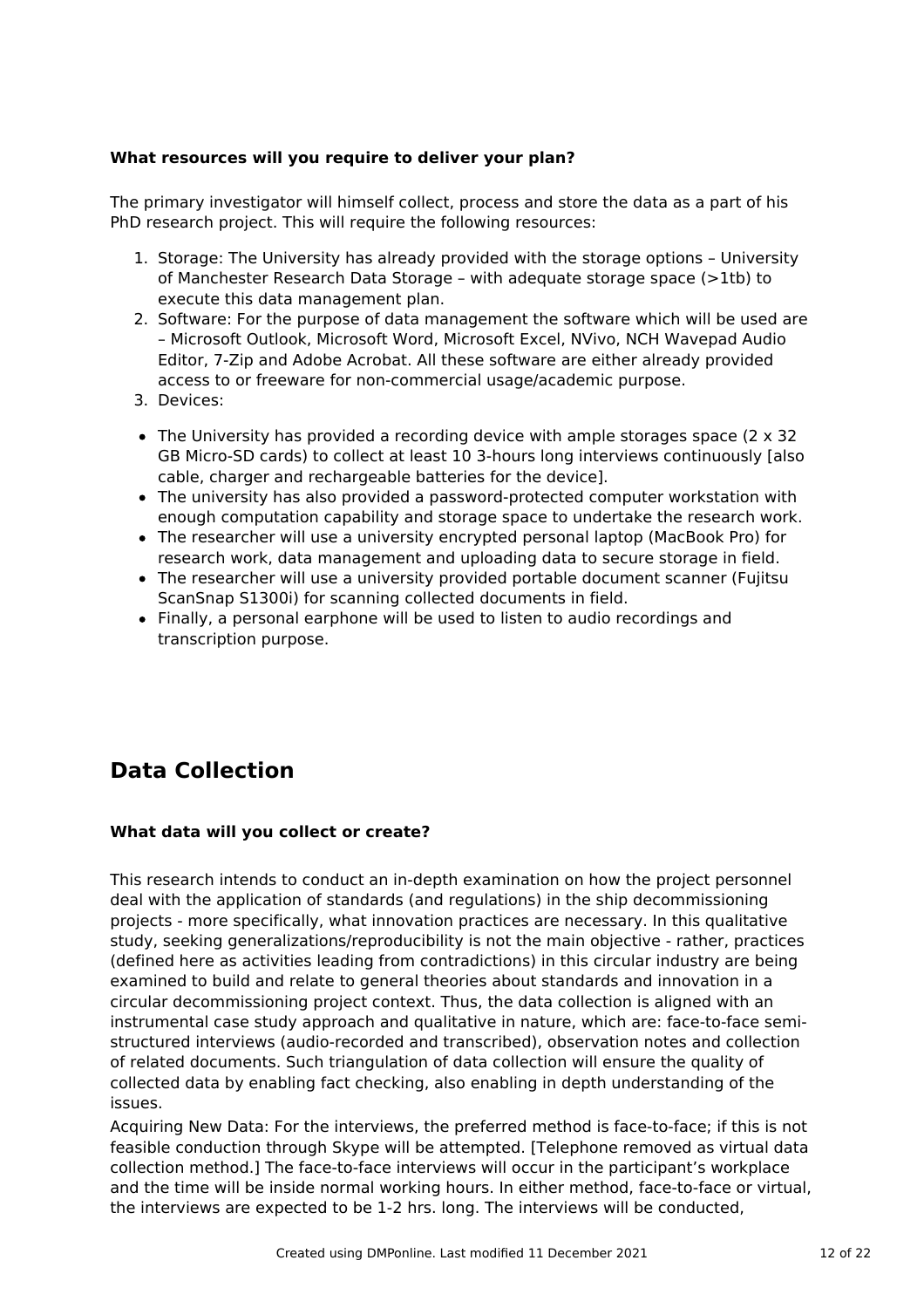transcribed and analyzed in Bengali (native language of Bangladesh and the researcher) to ensure no loss of meanings. Only the pseudonymized segments presented as evidence in publications will be translated to English. The Interview Protocol comprises the broadquestions and probes to be used during the interview. Observation notes will accompany each interview (if the participatory organization permits observations in the organization premise and participants consent to provide guidance in facilitating observations), which will record observations regarding the information collected during the interviews. The recorded observations (through notes) then will be checked to be in support or contradiction to the information collected through the interview and publicly available/collected non-public documents. The audio recordings and transcripts of these interviews and the observation notes will be the 'newly acquired data'.

Pre-Existing Data: The pre-existing data in this research consists of two main types. Firstly, the publicly available documents to be collected and analyzed are: international and local legislations, government and NGO reports as well as grey literature (websites of related companies and news articles). Secondly, documents will also be collected from the ship-recyclers and companies related to the wider ship-recycling activities. Such documents will comprise of but not limited to - annual reports, general policy and strategy documents, organizational and project structures, case studies of specific projects, documents explaining procedures of the key activities, and documents related to the management of standard(s) and innovation.

The data formats of the collected data have been described beforehand in the response to the 'Query 06' of the Manchester Data Management Outline of this Data Management Plan. Storage, backup, sustainability and re-use of the collected data have been addressed elaborately the 'Data Collection' section of this data management plan. Please reconnoiter.

References:

Stake, Robert E. 2005. "Qualitative Case Studies." pp. 443–66 in The SAGE Handbook of Qualitative Research, edited by N. K. Denzin and Y. S. Lincoln. Oxford, UK: SAGE Publications.

# **How will the data be collected or created?**

For easement of data collection, the researcher scoped the Bangladeshi ship-recycling industry by visiting the country in December 2019. The visit has been fruitful in creating necessary connections. Through a series of meetings with the Bangladeshi Ministry of Industry (MoI), IMO (International Maritime Organization) personnel working in Bangladesh and, users and re-sellers of ship-recycling products, the researcher has been successful in drawing up a map of various organizations working inside and with the industry (attached with the application for ethical approval). Also, the MoI-BD has assured their support in gaining access to the ship-recyclers through a request to the BSBRA (Bangladeshi Shipbreakers Association). However, it is being clarified that, the organizations free to decline participation, Similarly, while the organizational gatekeepers may lead to possible participants, it is their choice if they want to take part in the research or not. This aspect has been made clear in the 'Participant Information Sheet', which will be provided to the participant at least 24 hours before the interview; to ensure that no coercion takes place. Through the scoping visit, the researcher has been able to identify 38 preliminary participants, which is being expected to only increase through snowball sampling. Such participants could be grouped inside three major categories:

participants working in the active ship-recycling yards (more than 30 active yards as per Ministry of Industry, Bangladesh) in Bangladesh (operations managers, foremen etc.) – 20 participants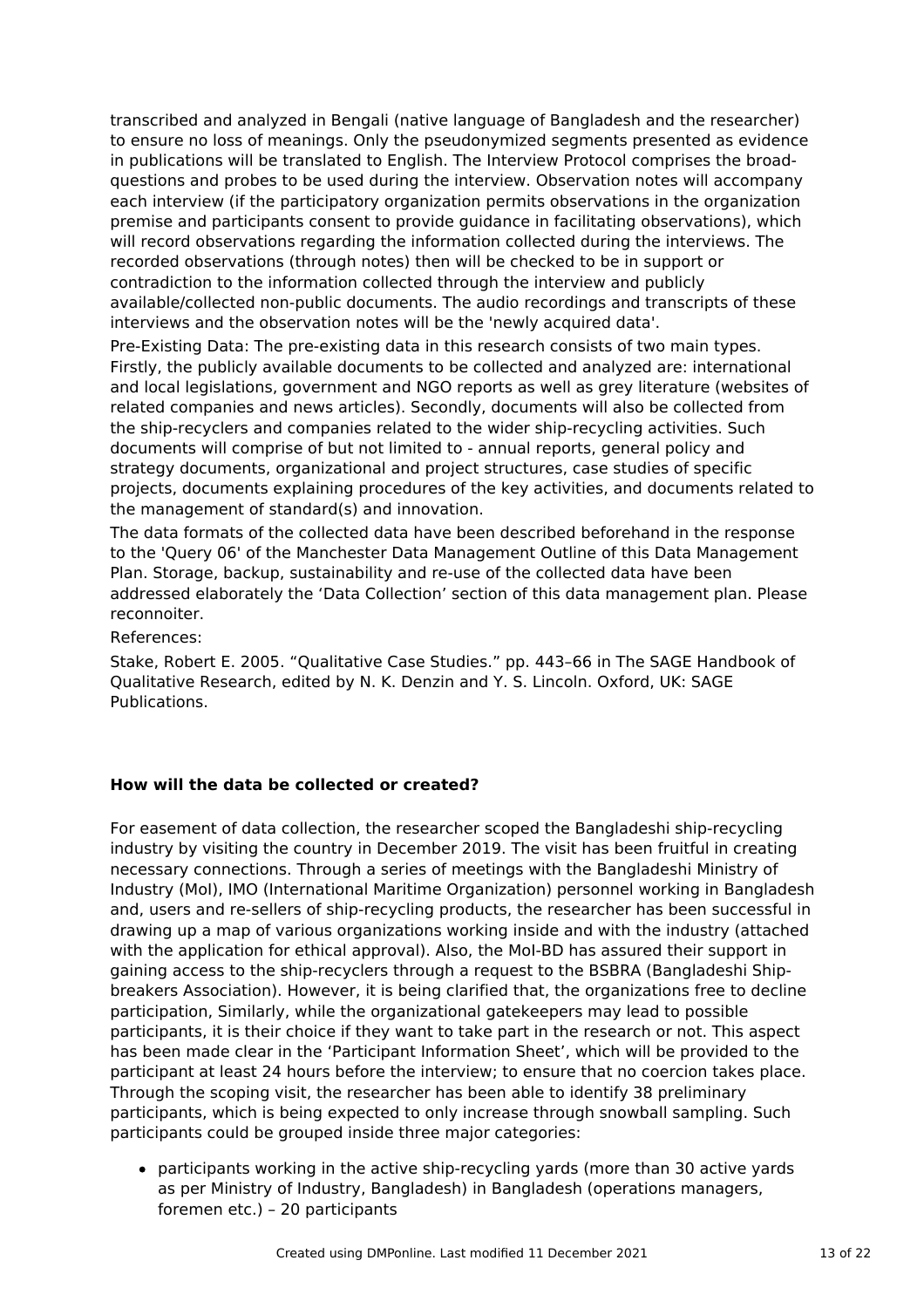- participants working in organizations who use, process or resells the ship-recycling products. – 10 participants [To clarify, such organizations may include steel rerolling mills, manufacturing (electrical and mechanical) industry, shipbuilders etc. (i.e. not the ship-recycling yards). Mainly participants working in managerial positions are targeted in such organizations to understand how difference of standards in different industries is being resolved through innovation.]
- participants working in local and international regulatory bodies 8 participants

Thus, the initial recruitment of participants is being anchored around this map of recognized potential participants. The Ministry of Industry request to various shiprecycling related organization for participation is acting as a support for obtaining access. For this purpose, the researcher is acquiring a letter of request from the Head of PGR, Dept. of MACE, UoM to the Bangladesh Ministry of Industry to extend their support in this research project (this has been verbally requested by the Deputy Secretary, MoI, BD during a meeting with the researcher, the text of the letter attached with the application for ethical approval). Also, the researcher has 4.5 years of work experience in the shipbuilding industry in Bangladesh and his own connections are also working as another source of participant recruitment. It is being expected that from such contacts, new possible participants will be recognized, through snowball sampling method. In such cases, first contact will be through an 'Introductory Email' (text of the email attached with the application for ethical approval).

The data collection, processing and storage method for this study has been designed to ensure complete adherence to the University of Manchester Policies regarding Data Recording (especially audio data), IT Policies and Guidelines, Data Management, Record Management, Data Protection, Publication and Intellectual Properties.

The University of Manchester Research Data Storage (UoM-RDS is being utilized as the primary secure data storage option for this research project. This is university provided data storage, registered and linked with the Principal Investigator's University of Manchester email address, shared from the PhD supervisor's storage of 8TB. Intended to use only 1 TB maximum, this storage will store, process and backup all the research data. The data custodian and the PhD project supervisors will be provided access to the data collected from this space - only through their own University of Manchester email addresses.

For the purpose of data collection, management and analysis, the software which will be used are – Microsoft Outlook, Microsoft Word, Microsoft Excel, NVivo, NCH Wavepad Audio Editor, 7-Zip and Adobe Acrobat. All these software's are either already provided access to by the university or freeware for non-commercial usage/academic purpose. As the data collection will be outside the UK, the researcher will encrypt his personal laptop (through the University's IT support service), which will be used for research work, data management and uploading data to secure storage purpose.

The devices which will be utilized for the data collection purpose are:

- A personal laptop (MacBook Pro), encrypted by the university
- A sound recorder (Zoom H5) and two 32 GB memory cards provided by the university [also cable, charger and rechargeable batteries for the device]
- A university provided portable document scanner (Fujitsu ScanSnap S1300i) for scanning collected documents in field.
- An earphone (to listen to audio recordings and transcription purpose).

While organizing data, all files and folder names will contain only characters in the alphabet, the number, and the underscore () symbol. This convention is to ensure the maximization of understandability and compatibility.

The planned folder and files structure inside UoM-RDS for this stage of data collection is: Level 1: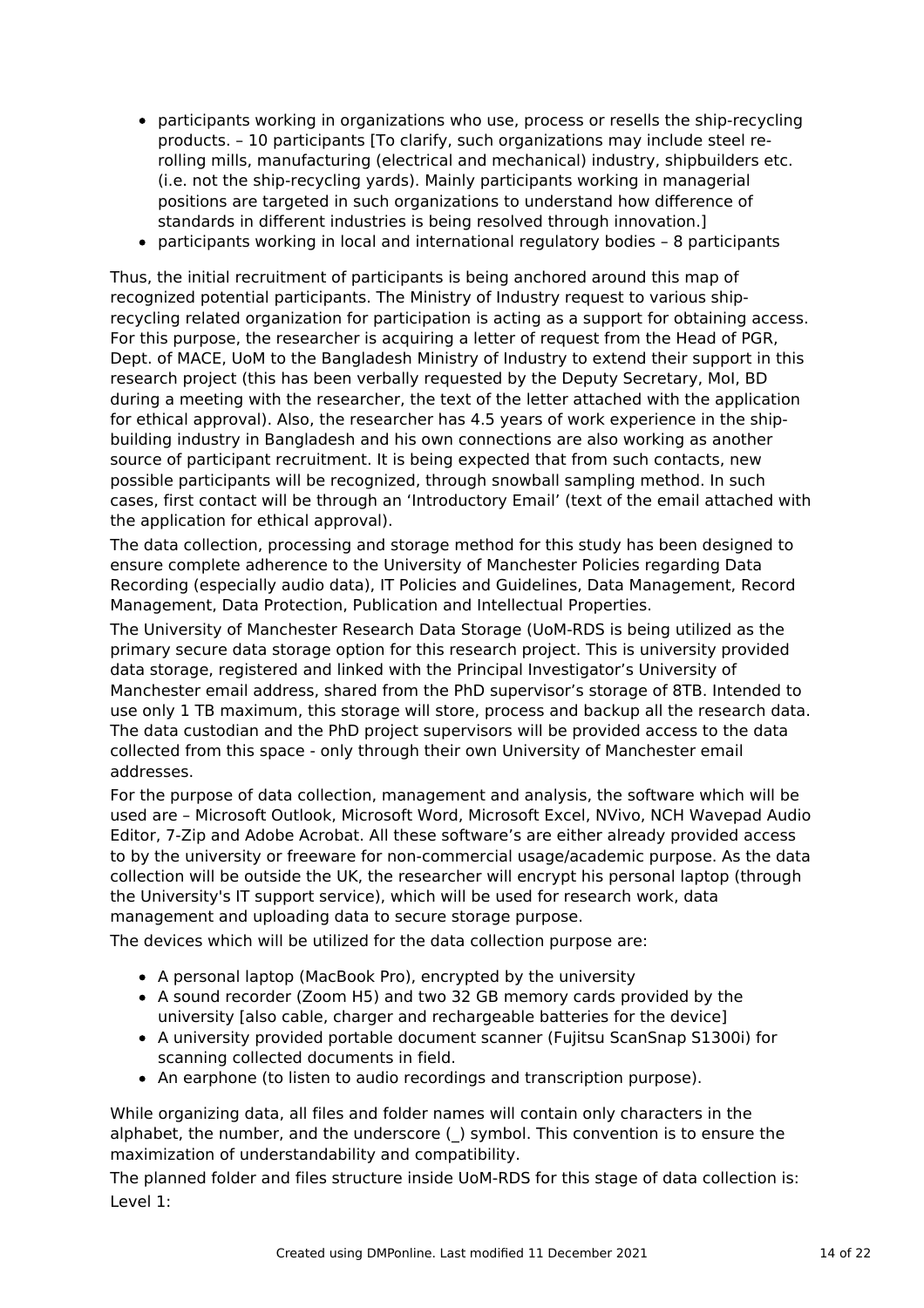[Research\_Data] [Digitized\_Research\_Diary] Metadata.TXT

- Level 2: Inside [Research Data] Folder [A\_Processed\_Dataset] [B\_Field\_Audio\_Recordings]
- Level 3: Inside [A\_Processed\_Dataset] folder [Company X]  $(X = A, B...;$  separate folder for each company)

Level 4: Inside each [Company\_X] folder COMPANY\_X\_Participant\_YY\_CF.PDF COMPANY\_X\_Participant\_YY\_IP.PDF COMPANY\_X\_Participant\_YY.FLAC COMPANY\_X\_Participant\_YY.MP3 COMPANY\_X\_Participant\_YY\_ON.DOCX COMPANY \_X\_Participant\_YY\_TR.DOCX

 $(YY = 01, 02...;$  separate for each participant; CF is Consent Form, IP is the Interview Protocol used for the specific interview, ON is Observation Notes; TR is Transcript of the interview.)

# COMPANY\_X\_D.PDF

(D is Document Details; ex. Waste\_Report, Work\_Schedule etc.) The complete data collection, storage, processing and backup includes the following steps and measures:

- 1. The data collection process starts with communication with the participants. All the communications through emails regarding the research will be organized using the 'folders' feature in Microsoft Outlook – university's preferred email client. The name of the overall folder will be 'Research\_Data\_Collection'. Communication with participants from different companies will be kept in separate sub-folders.
- 2. Any communications with the participants prior to and after the interviews out of the emails will be noted down in a separate research diary. On each of such notes, the date and time of communication will be recorded. This diary will always be kept securely locked in the university provided cabinet when not in the presence of the principal investigator. New information added to this diary will be digitized as frequently possible (at least once a week) during the ongoing data collection phase and stored in the UoM-RDS in the [Digitized\_Research\_Diary] folder in PDF format.

Company names and Participant IDs will be recorded as pseudonyms in this diary and throughout the research data [Company Names as A, B, C… etc. and Participant IDs as 01, 02… etc.] to ensure that loss of this diary or breaching of digital data does not result in disclosure of participants personal/person-identifying information. Participant IDs will be continuous throughout the data collection (will not restart for a different company). All pseudonymization data (to link interview ID with the participant's information) and will be recorded in a separate password-protected TXT file (named Pseudonymization Information.TXT) with password-access to the Principal Investigator

and Data Custodian only. This file will be separately stored in the University P Drive only. This file will have the following information:

- $\bullet$  The company indicated by X [A, B, C... etc.]
- The participant indicated by YY [01, 02, 03... etc.]
- Participant details [Name, Company working for, Working Position, Gender and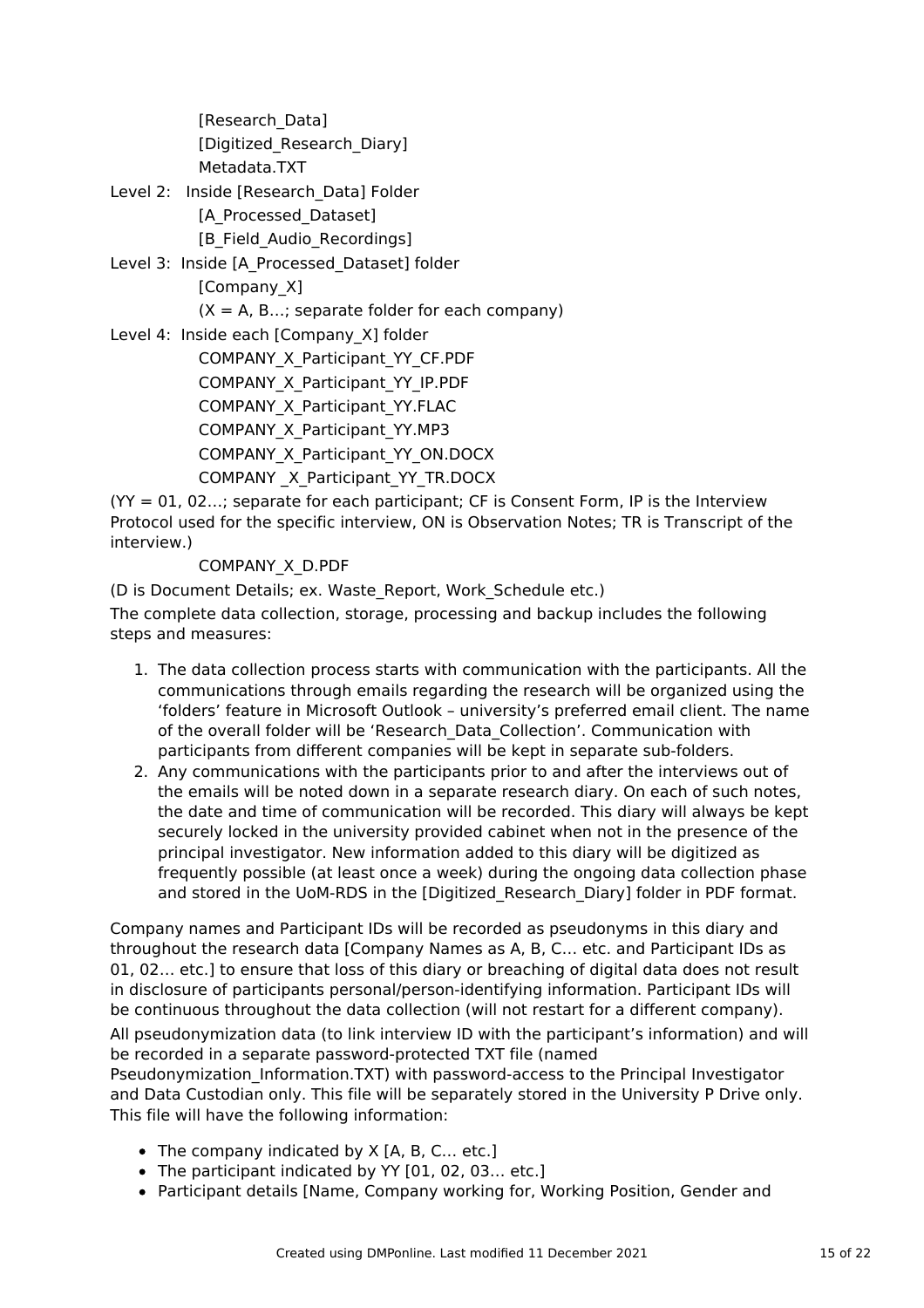Contact Information)

1. A specific time, method (face to face or through Skype) and/or place of interview will be agreed between the participant and the researcher. The interview schedule will be maintained by Microsoft Outlook's calendar feature. In case of face-to-face interview, the interview will occur in the participant's workplace and the interview time will be inside normal working hours. At the start of the interview, before recording commences, a 'Participant Information Sheet' will be provided to the participants; which will contain information related to the research, research design and usage of the collected data. Then, the consent form will be signed by the participant providing consent to start the interview and recording. The name of the interviewee will not be recorded in audio. To ensure a good quality of data collection it is intended that, no more than 02 interviews will be conducted per day – each lasting a maximum of 3 hours.

Only the Pseudo-IDs (X - company ID – A, B… and YY – Participant ID – 01, 02…) will be recorded in the Interview Protocol used by the researcher (no name/designation of the participant will be recorded) to take notes and follow predesigned 'queries, probes and prompts' during the interview.

1. The interviews will be audio recorded. The device will always be kept with the interviewer. The recording device is the university provided Zoom H5 audio recorder. Audio data will be recorded in WAV format in this device. Considering recording in 44.1 kHz and 16 bits format – each hour or audio data in WAV requires an estimated 604 MB of space, thus a memory card with 4536 MB (4.42 GB) of space or greater will suffice. The university has proved two memory cards of 32 GB of capacity for recording purpose in case of failure during data collection in field. The card will be formatted in the FAT32 file system as this ensures interoperability in all Windows, MacOS and Linux operating systems. Though, the FAT32 file system has a limitation of a maximum of 4 GB file size - this is unlikely to be reached by any single interview recording.

During data collection in the field (i.e. in Bangladesh), the researcher will carry a university encrypted personal laptop (MacBook Pro). After each interview is over, the recorded audio data (in WAV format) will be uploaded to the [B\_Field\_Audio\_Recordings] folder in UoM-RDS in the earliest scope, through the encrypted laptop. After ensuring data is properly uploaded and checked for playing normally, the memory card will be 'Formatted'. After the data collection period ends, the voice recorder will be returned to the university. These audio recording files will be renamed as COMPANY X Participant YY.

- 1. The additional documents requested from the participant in support of different topics discussed during the interview will be collected in whichever form provided by the participant - digital (through email) and/or hard copy (paper). In the case of documents collected through an email, the communications will be sorted in the respective pre-created 'Microsoft Outlook sub-folders' for each company.
- 2. The consent form, interview protocol and other documents collected from the participant in paper format will be kept in possession of the researchers in a locked cabinet placed in the University. At the earliest possible time, these documents will be digitized and uploaded to the UoM-RDS through the university encrypted laptop computer. In case of fieldwork in Bangladesh, where such secure cabinet is not available, a University provided portable scanner (Fujitsu ScanSnap S1300i) will be used to scan the paper documents in field and stored directly in RDS through the encrypted laptop. No paper format document will be stored i.e. will be returned to the participant. The files will be scanned at Color, 600 DPI resolution without any automatic image correction provided by the scanning machine to ensure accurate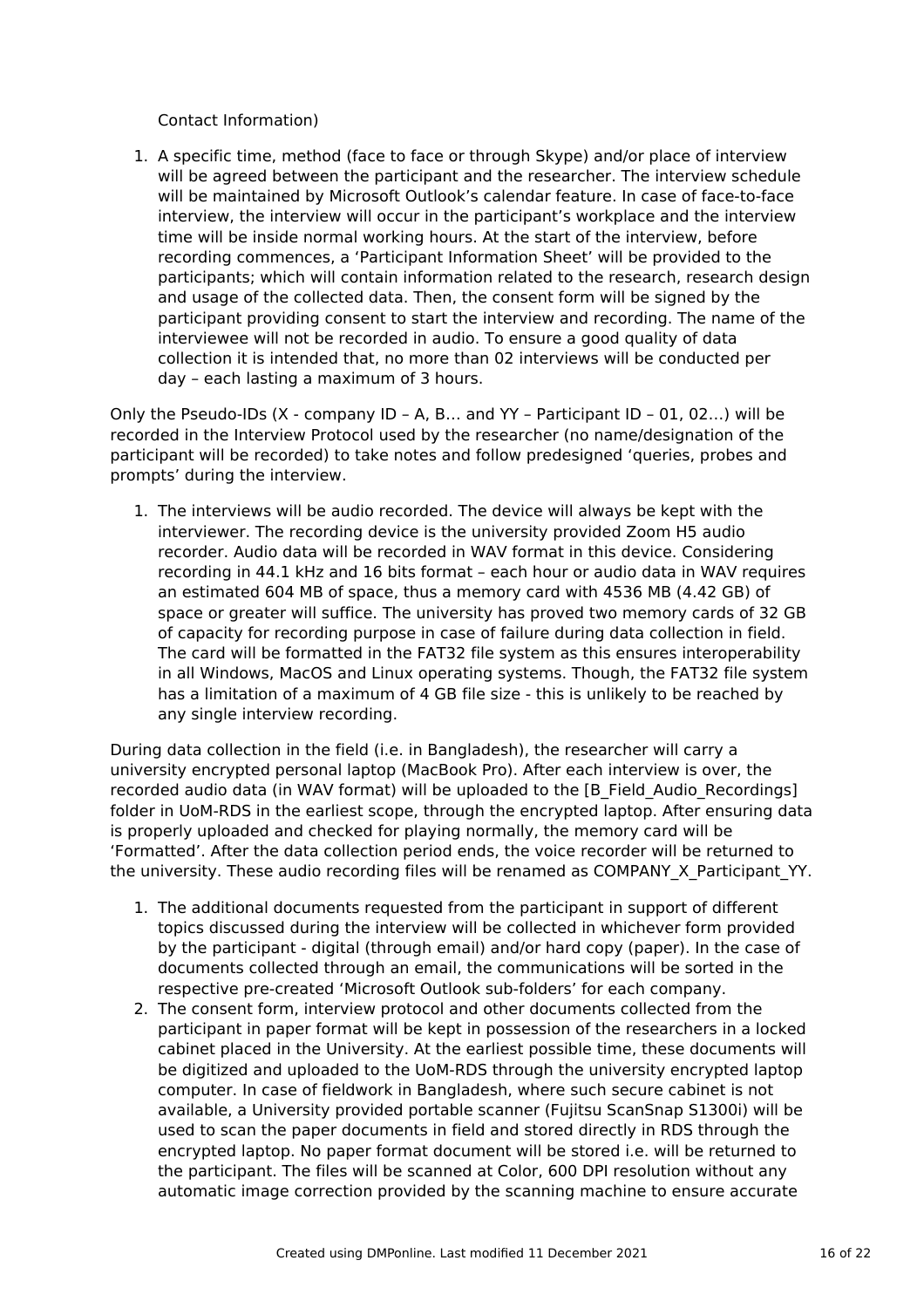data preservation. Immediately after scanning, these files will be passed through an OCR (Optical Character Recognition) process using Adobe Acrobat to create searchable PDF files with an invisible text layer, again, ensuring accurate data preservation and sustainability.

The consent form and interview protocol for each interview will be digitized in PDF format, renamed COMPANY\_X\_Participant\_YY\_CF and COMPANY\_X\_Participant\_YY\_IP respectively and uploaded to UoM-RDS in the earliest possible opportunity in the respective Company\_X folder.

For the other documents collected in digital form, the original files format will be retained as long as they are commonly readable i.e. PDF, DOC/DOCX, XLS/XLSX, PPT/PPTX, JPG/JPEG/GIF/TIFF. In case of any other format, the files will be converted to PDF to maximize usability and sustainability of data. Any document collected as hard copies will be digitized in PDF format. These files will be renamed as COMPANY X D (where D is Document Details; ex. Work Breakdown Structure, Waste Report, Work Schedule etc.) and saved in the associated Company X folder.

- 1. At this stage, the field audio recordings, preferably from the WAV files (recorded through the Zoom H5, the primary recording device) will be processed in Wavepad Audio Editing Software, which is freeware for non-commercial usage (nch.com.au/wavepad). In this software, any segment of recordings before and after the actual interview will be deleted, de-noised to improve audible clarity, the volume first amplified and then normalized. These files will be saved and uploaded in two formats: FLAC (44.1 kHz 24 bits) and MP3 (44.1 kHz 128 kbps) in Research\_Data/A\_Processed\_Dataset/Company\_X directory, renamed as COMPANY\_X\_Participant\_YY. As FLAC is a lossless format, it is suitable for long-term storage, however, the industry standard and compressed MP3 format will also be a part of the dataset, in case the comparatively large FLAC files and format support become problematic in future. This measure maximizes the sustainability of the data.
- 2. In case of using virtual method for data collection (i.e. Skype), the snowball sampling method will still apply to obtain additional participants. The initial participants will be requested to provide contact number or email address of further referred contacts, and/or this information will be searched for in the related organization's websites and in LinkedIn. In this case, the introductory email (attached with the application) will be used to request for participation. If the response is positive and consent obtained, the PIS and Consent form will be sent through email; the consent form will be requested to be digitally signed and returned. The Skype interview will be conducted in the Encrypted Laptop (Apple MacBook Pro); and thus, audio recordings will directly be saved in the RDS storage (if the participant consent to recording interview audio).
- 3. It is preferable that the observations are recorded right after the face-to-face interview takes place. This will create a flow from the discussions during the interview to the observations, as well as ensure availability of the participant. The participants will also be encouraged to communicate the researcher about any additional information they think of after the interview which might be useful in the study. Such communication can be both face to face, or virtual (through Skype or email).

The observation notes will be recorded in a DOCX file named

COMPANY\_X\_Participant\_YY\_ON. Data inside this document will also be pseudonymized and uploaded in the relevant Company X folder.

The audio recordings in MP3 format will be used to transcribe the interviews. An earphone will be used for transcription purpose in a secure environment (university workstation) so that they cannot be heard by any person out of the research team. The transcription files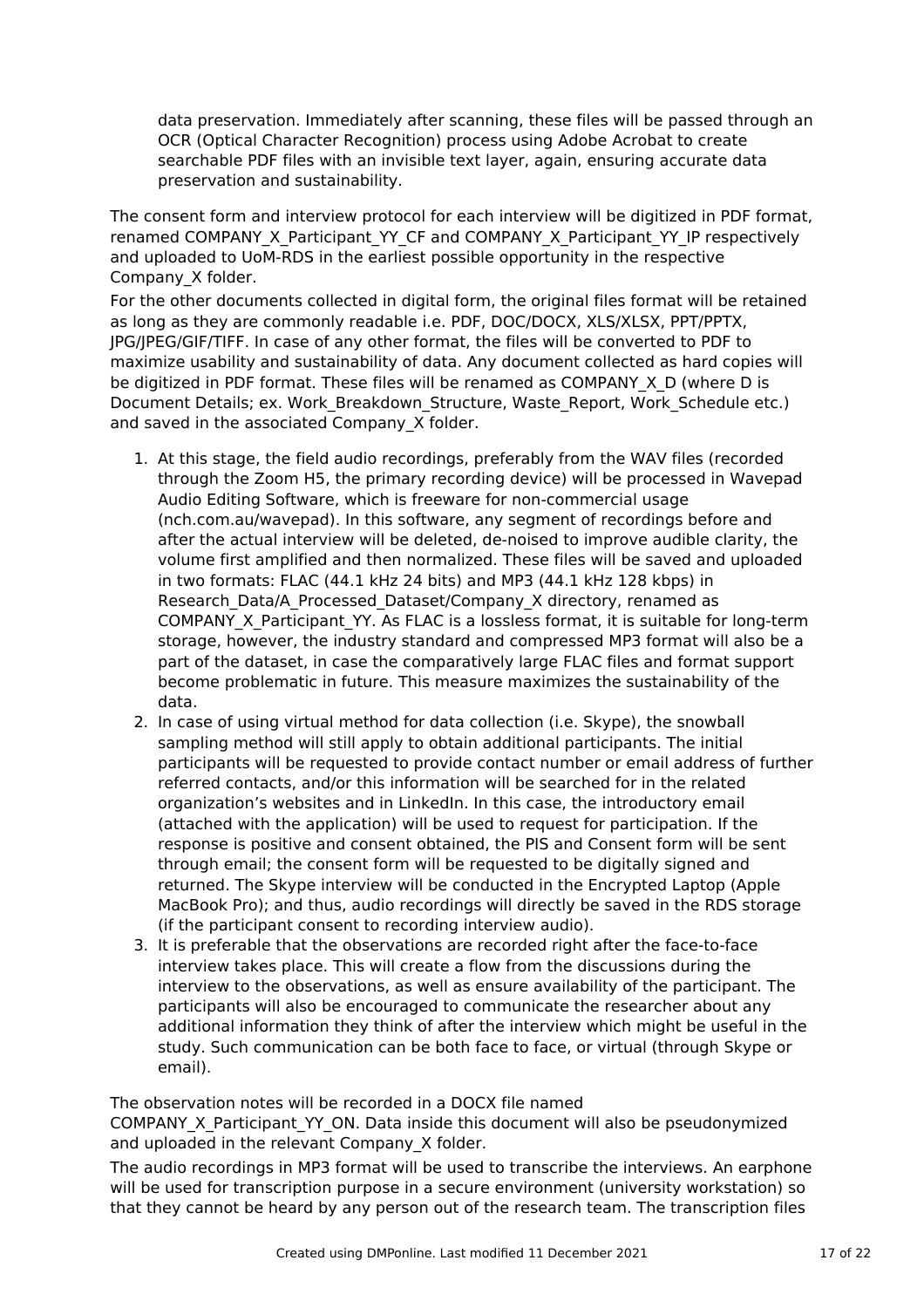will be in DOCX format, renamed as Company X Participant YY TR and stored in the respective company's folder. As the transcription of all the audio recordings are completed, all the audio recordings in WAV, MP3 and FLAC format will be erased. [Voice alteration of the recorded audio step has been removed as all audio recording will be erased after transcription.]

As the data analysis are completed, any person/organization recognizable information in the collected documents from different companies will be hidden using the 'Black-out' feature of Adobe Acrobat software. Also, the Research\_Data and Digitized\_Research\_Diary folders will be encrypted to AES 256 standard password protected ZIP file using the 7-Zip software (open source). ['Sensitive data' replaced by 'person/organization recognizable information'.]

- 1. Finally, a Metadata.TXT file will be added to the dataset, which will include:
- description of research context and design
- data origin and contextual information
- information on data collection instrument and methods utilized
- descriptions of data preparation and anonymization methods
- description of data, data files (format) and conventions of the file names
- description of various terms used (and full form of abbreviations)
- summary of findings from the data
- information on data availability

Participants will have the right to withdraw from the project if they want (informed through the Participant Information Sheet, Consent Form and verbally during interview). In this case, their interview transcript and recordings will be removed from the dataset, and this information will be added in the Metadata file. (To clarify, the data will only be pseudonymized, thus the identity of the participant will be replaced by a participant specific ID. This information - which ID represents which participant - will be separately preserved in a password-protected TXT file accessible by members of the research team only. Through this information, data related to a participant requesting withdrawal, will be discarded from collected dataset.)

# **Documentation and Metadata**

#### **What documentation and metadata will accompany the data?**

To clarify the meaning of the data and ensure the transparency of data collection method - the metadata documentation will be extensive and will include the following:

- description of research context and design
- data origin and contextual information
- information on data collection instrument and methods utilized
- descriptions of data preparation and anonymization methods
- description of data, data files (format) and conventions of the file names
- description of various terms used (and full form of abbreviations)
- summary of findings from the data
- information on data availability

A separate file named Metadata.txt will accompany the data with this information.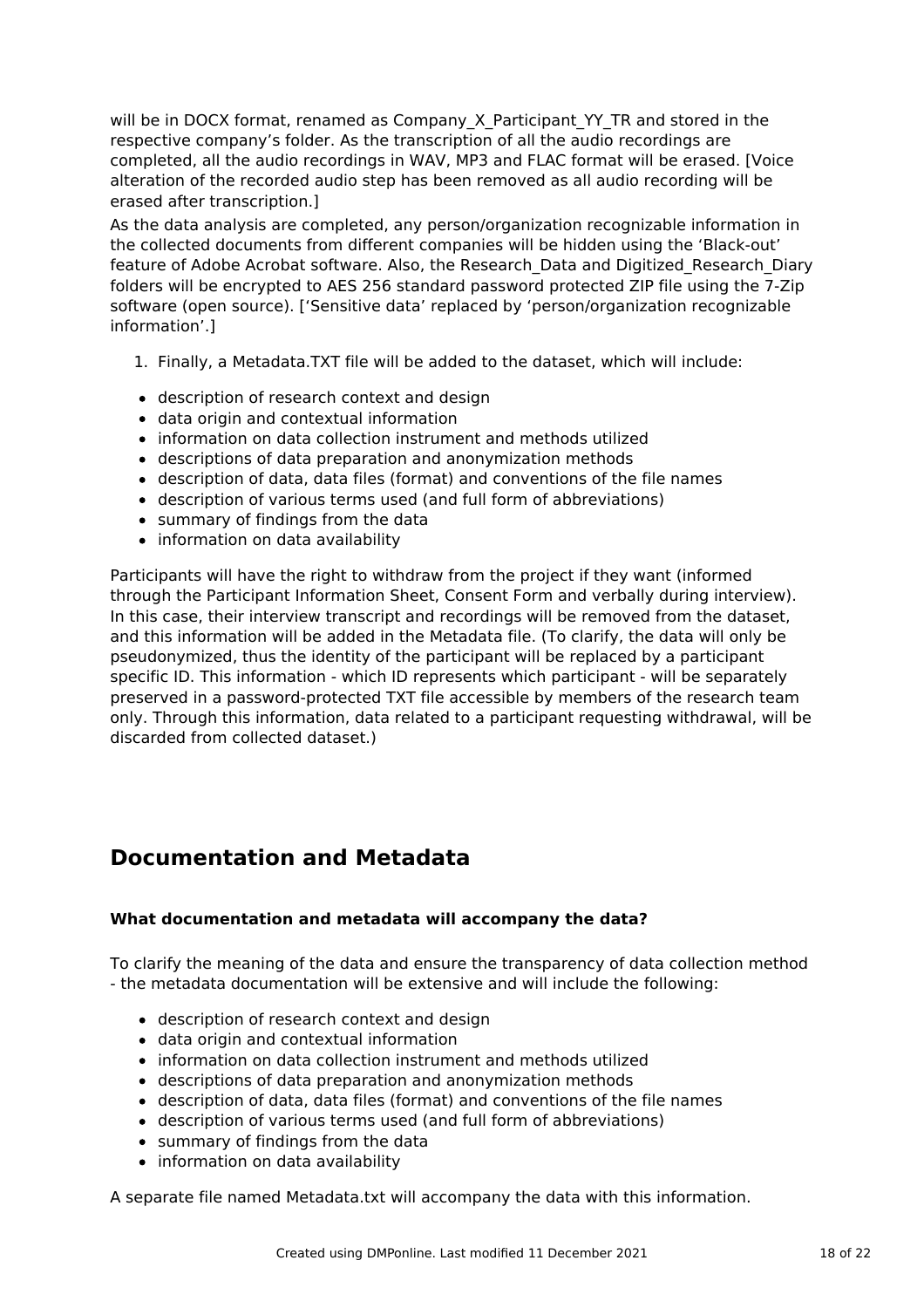# **Ethics and Legal Compliance**

### **How will you manage any ethical issues?**

The main ethical issue regarding the collected data is the 'person-identifying information' aspect which is related to the confidentiality of the participant. The only person identifying data might be collected in this research project will be the interviews with the participants, which will be audio recorded and transcribed. To clarify, for in-depth understanding of the viewpoint of the participants regarding various activities related to innovation practices, application of standards and standardization in the ship-recycling operation, they will be requested to explain their background (nativity, education, professional career etc.). Response to such queries may contain information related to the participant's current and previous professional positions (name of Employer Company, the participant's role and responsibilities etc.), gender etc. Such information can essentially become person identifying, especially in case of rarity (e.g. female workers in Bangladeshi ship recycling companies).

To manage the ethical issues related to the 'person-identifying information' aspect, the following steps have been taken.

- Participant's name will not be recorded in the audio recording or the interview protocol. Rather for pseudonymization purpose the identity will be replaced by a participant specific code.
- The interview transcripts will also be pseudonymized. The pseudonymization data and contact details of the participants will be recorded in a password protected files with the access of the researcher and data custodian only.
- The data management plan ensures data security during data collection, processing, analyzing, storage and sharing.

In addition, the following steps have been taken to manage ethical issues in general.

- An application for ethical approval has been submitted for Full University Research Ethics Committee (UREC) Review (as Bangladesh, the selected country for data collection is outside the EEA zone, requiring full UREC approval). Data collection will only commence after the ethical approval has been obtained.
- The participants will be provided with a Participant Information Sheet (PIS) before the interview. The PIS explains to the participants what data will be collected, how their data will be used and shared and their freedom of withdrawing from the study at any point.
- Formal written consent from the participants will be gained using a consent form. Separate consents for collection of three separate forms of data (interview, providing guidance in observation and providing access to non-public documentation) is being obtained through separate points in the consent form.
- The consent form is also collecting permission from proper authority inside the participatory organization for allowing the participants to take part in interview in workplace during work hours, providing guidance in observation and providing access to documents with no sensitive/confidential information to the organization as judged by the participants themselves.
- The principal investigator has obtained trainings ethical issues like research integrity, data protection etc. as suggested by the University of Manchester.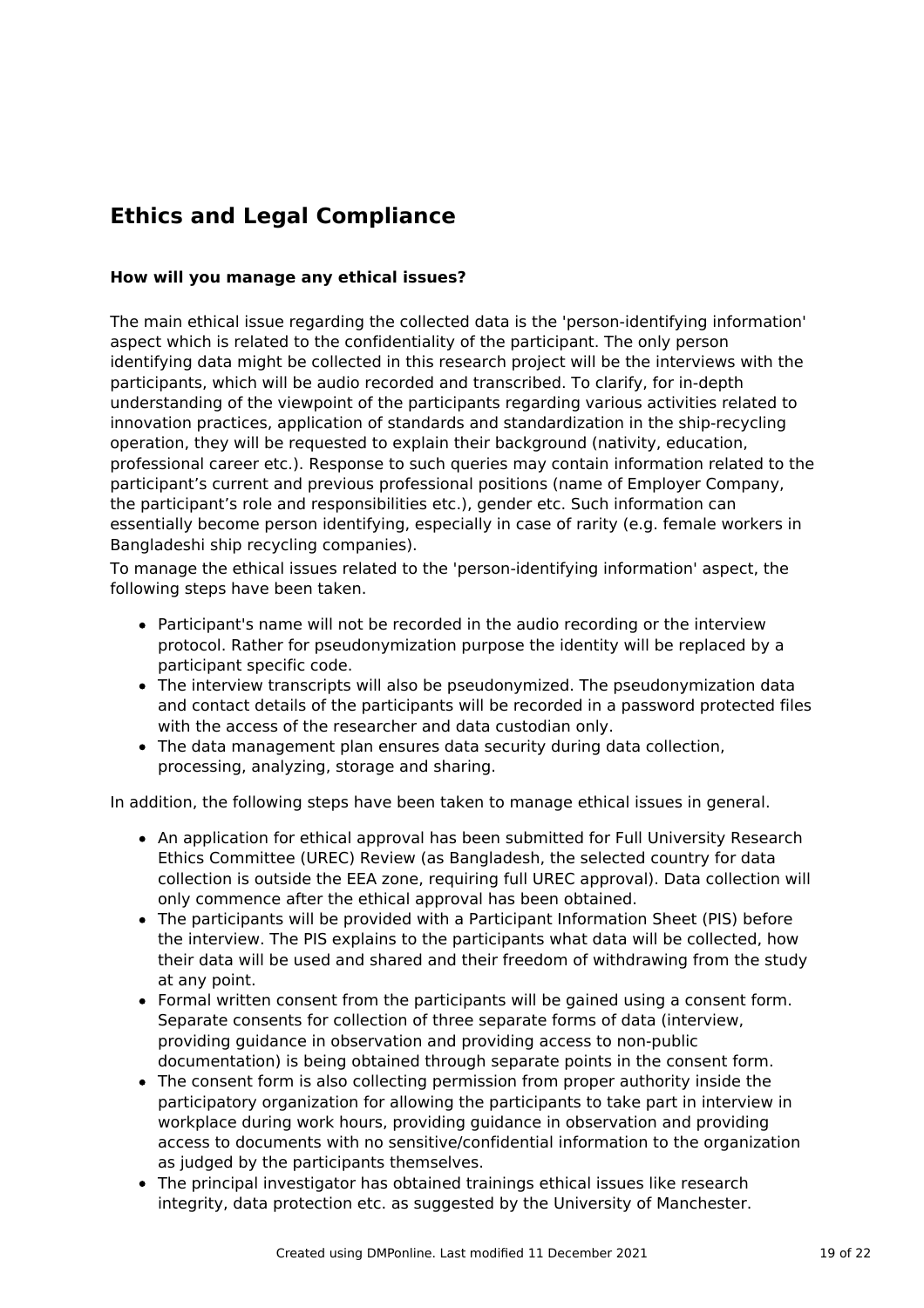# **How will you manage copyright and Intellectual Property Rights (IPR) issues?**

The Principal Investigator of the research project will hold the copyright of the newly acquired data (interview audio files, transcripts and observation notes). CC BY 4.0 license will be applied to the data to enforce copyright (see the description of CC-BY 4.0 here: creativecommons.org/licenses/by/4.0). This will be enforced by adding the "©Anupam Dey" notice at the footer of every page of the interview transcripts.

# **Storage and backup**

#### **How will the data be stored and backed up?**

The research data will be stored securely in the University of Manchester's Research Data Storage (research-RDS), which automatically updates (i.e. uploads) any changes in the data. This is university provided data storage, registered and linked with the Principal Investigator's University of Manchester email address, shared from the PhD supervisor's storage space of 8TB. Intended to use only 1 TB maximum, this will be the primary storage, working and backup space for all the research data. The data custodian (the main PhD supervisor) will be provided access to the data collected from this space - only by providing them access through their own University of Manchester email addresses. The data will be deleted from this storage 5 years (following UoM's policy of data retention schedule) after publication.

Please refer to Data collection segment of this plan for elaborate data storage and management procedure.

#### **How will you manage access and security?**

To manage access and security of the data, the following steps will be undertaken:

- 1. Data will be uploaded to the University of Manchester provided secure UoM-RDS directly from the field without making a copy in any personal non-encrypted device. In field, this will be achieved by using a university encrypted personal laptop.
- 2. Paper data like consent forms, interview protocol other supporting documents collected from participating organizations will be kept locked in a secure cabinet provided by the university. Also, they will be converted into high-quality digital copies as soon as possible after collection (without uploading to any cloud service or keeping a copy in any personal device).
- 3. The workstation provided for analysis and processing of data is password protected (associated with the researcher's university email address) and automatically backed-up (all files in the P Drive).
- 4. The interview transcripts will be pseudonymized. Also, the sensitive information in the documents collected (from the participants which are not publicly available) will be blacked-out.
- 5. An earphone will be used for listening to the audio recordings for the transcription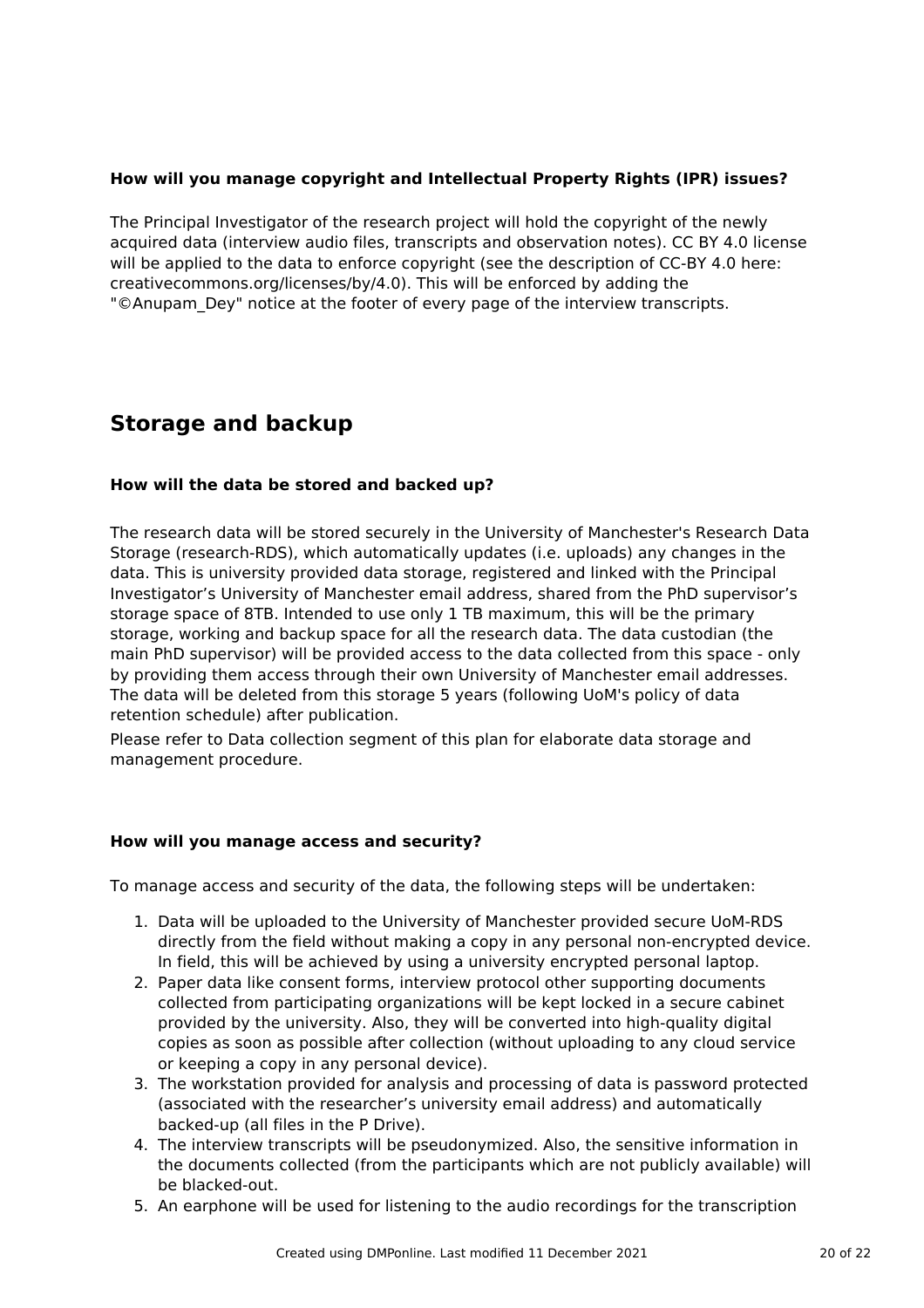purpose, so that none other than the researcher can hear.

- 6. The pseudonymization information will be kept in an encrypted password-protected .TXT file, with access of the primary investigator and data custodian only. This file will be separately stored in the University P Drive only.
- 7. Collaborators (only the PhD supervisors in this case) will be provided access to the data only through secure UoM-RDS, through their organizational email address.

Please see the 'Data Collection' section of this data management plan for further elaborate response to this query.

# **Selection and Preservation**

#### **Which data should be retained, shared, and/or preserved?**

All collected data is intended to be analyzed. However, for possible future comparison studies with other industries (ex. automotive or aeronautical decommissioning), shiprecycling industry of other countries (ex. USA, China, India, Pakistan) and/or longitudinal studies of the Bangladeshi ship-recycling industry - it might be beneficial to preserve the complete collected data (interview audio, transcript, observation notes and other collected documents). The data will be prepared in a sharable fashion for the PhD project itself by the principal investigator and supplemented with in-depth metadata, thus no additional effort is necessary for data preparation. The size of the complete dataset is estimated to be maximum 80 GB even in the highest quality format, requiring no additional expenditure, thus financially viable.

The personal data of the participants will only be kept for re-contacting purpose with the participants for future studies, separately stored in a secure encrypted passwordprotected file, with access of the primary investigator and data custodian only and will be preserved for 5 years after publication (as per The University of Manchester's Information Governance Office Records Retention policy requirement).

#### **What is the long-term preservation plan for the dataset?**

The UK Data Service (ukdataservice.ac.uk/media/622368/costingtool.pdf) suggests that long-term preservation of dataset should be of low cost and sustainable. To conform to this policy and ensure high quality of collected data, the principal investigator will be gathering the consent, conducting the interviews, transcribing those and create the metadata to understand the dataset himself. In addition, the data storage planned for long term preservation of data (UoM-RDS) will be provided by the University of Manchester itself which ensures the longevity of storage as well as security of the dataset. The PhD supervisor is the data custodian and as a member of the research team he will remain at the University and have continued access to the data storage service. The data will be preserved for a period of 5 years after publication, the minimum preservation time required to conform to University of Manchester's Information Governance Office Records Retention Schedule. All of these factors are considered 'low or no additional cost' in the costing tool provided by the UK Data Service.

Please see the 'Data Collection' section of this data management plan for an outline of the plans for preparing and documenting data for sharing and archiving.